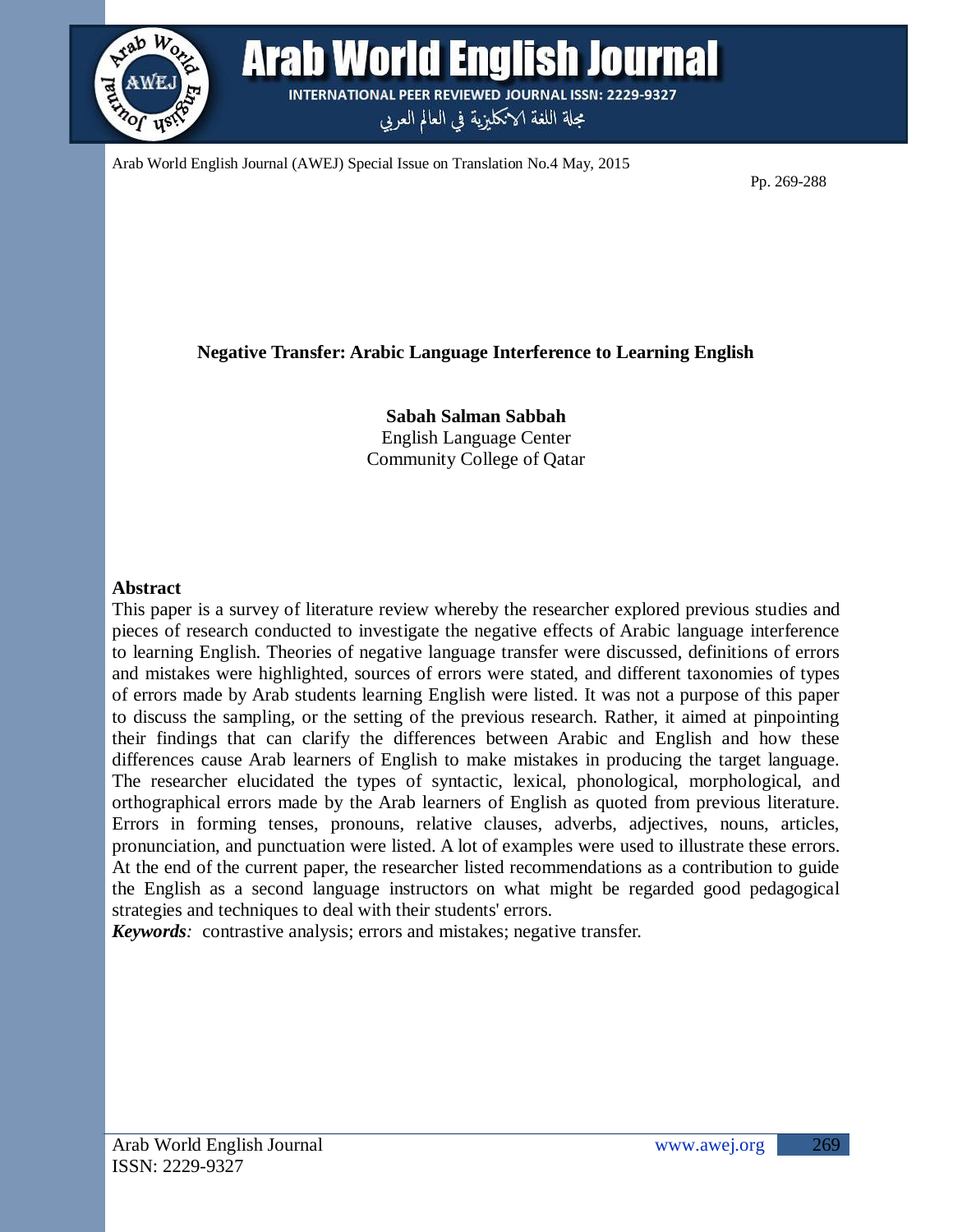## **1.1. Introduction**

According to the Egyptian Demographic Center (2000), Arabic is the mother tongue of about 300 million people (Abi Samara, 2003). Arabic is a descendant of Semitic languages, whereas English is an Indo-European language primarily originated from the Anglo Frisian dialects. As for the number of alphabets, Arabic has twenty-eight letters. "Hamza" the glottal stop is sometimes considered the twenty ninth letter. In contrast, English has twenty six letters. Orthographically, there is no distinction between upper letters and lower case letters in Arabic as it is always written in a cursive form. In English, the matter is different. In English, there is a clear distinction between upper case letters and lower case letters. English words can be written in both cursive and uncial. One of the most noticeable differences between the two languages is that Arabic is written from right to left. English, on the other hand, is written from left to right. Most importantly, there are distinctive differences between Arabic and English in almost all syntactical, morphological, phonological, lexical, semantic, rhetorical and orthographical aspects. (Ali, 2007:3).

All the above-mentioned differences between the two languages, namely Arabic an English cause students to involuntarily and unconsciously make not only mistakes but also errors. Ellis (2006, 165) pointed out that mistakes are inevitable consequence of our previous experience. Ellis (2006, 165) argued that

Our perception of the world is shaped through the lenses of our prior analyses, beliefs, and preconceptions. The environment provides the setting, with all of the stimuli present, but we view those stimuli using previous experience as a lens. P.165

In this respect, it is useful to distinguish errors from mistakes. Ellis (1997) stated that errors reflect gaps in students' competence. They occur because the student does not know what is correct. Corder (1999) supports the idea that errors are caused by ignorance of the appropriate rule or structure in the foreign language. Mistakes reflect occasional lapses in performance or slips of tongue (Brown,2007). They occur because in a particular instance, the student is unable to perform what he or she knows. "A mistake, according to Corder (1999), is a problem not of knowing but of application." (cited in Tafini, 2009). A mistake can be self-corrected, but an error cannot. Errors are systematic, in the sense that they are likely to occur repeatedly and not recognized by the learner. Hence, only teachers or researchers would locate them, learners would not (Gass and Selinker, 1994; Ellis, 1998). Gass and Selinker (2001:78; 2008:102) define errors as "red flags". This means errors are warning signals which provide evidence of the learner"s lack of knowledge of the second language.

There are several factors that lead students to make mistakes. One of which is the interference of the learner's native language. Nunan (2001:89) states "Where the first and second language rules are not the same, errors are likely to occur as a result of interference between the two languages." Another cause of making mistakes is the inadequate teaching methods. Methods that encourage translation, cause students to make mistakes (Yule, 2009; Al-Buainain, 2010*)*. Students' personal affairs play a role in this field. For instance, their physical, psychological, social and cultural circumstances may lead them to make errors. Ellis (1994) identifies areas where the learners' external factors as social contexts are related to making mistakes.

There are two sources of errors which are attributed to the learner's native language or his/her target language, i.e. the language he/she intends to learn. Two thirds of errors are attributed to native language interference and one third to intra-English interference (Bhela, 1999; Ghawi, 1993). Corder (1971) points out that inter-lingual errors are caused when the learner"s first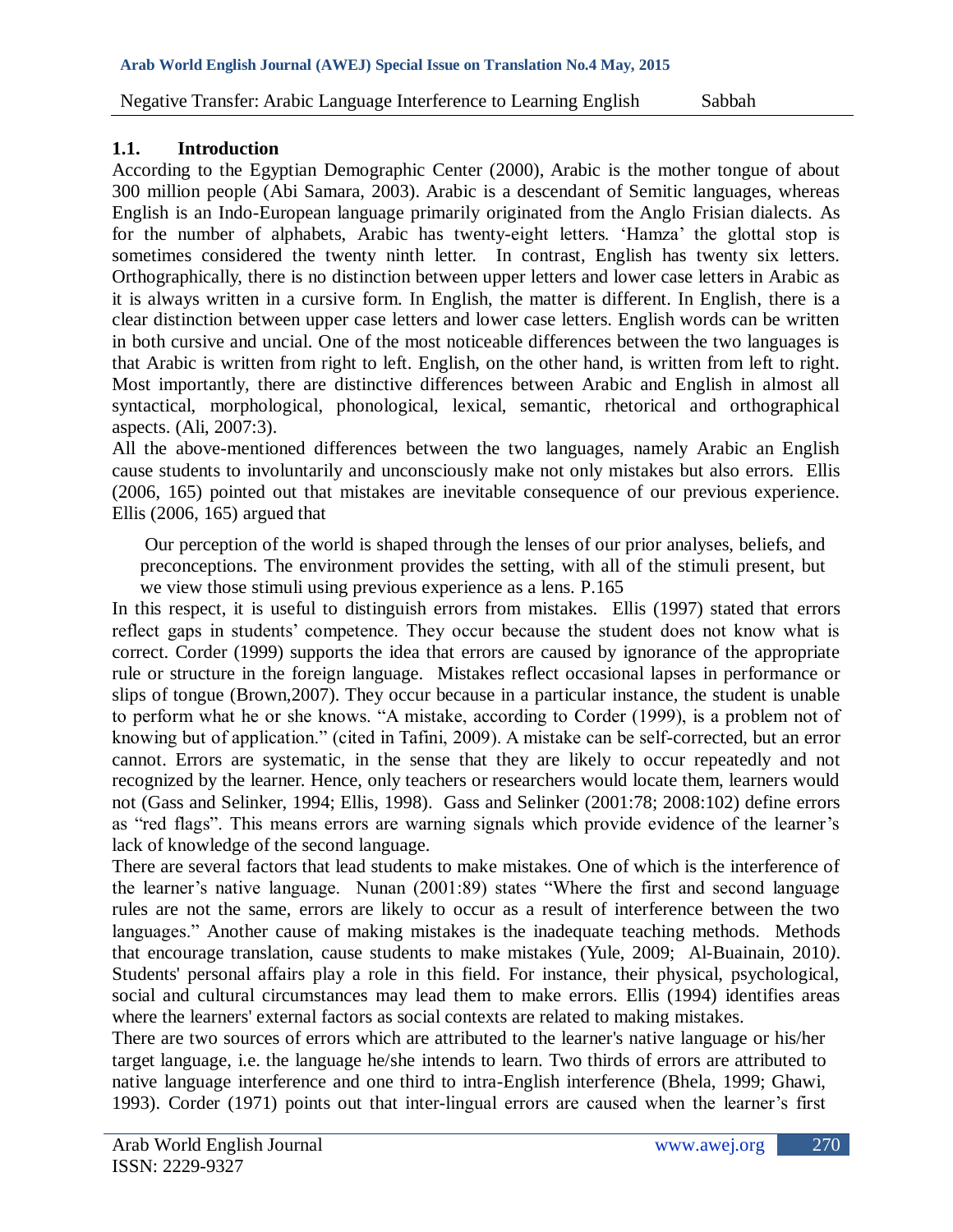language habits (pattern, systems or rules) interfere or prevent him/her from acquiring the patterns and rules of L2 (cited in Abi Samara, 2003). If the two languages are drastically different, learners will use the linguistic patterns they have learnt in their native to help them do tasks in L2 as people are usually pattern seekers. Then one could expect relatively high frequency of errors to occur in L2 (Ellis, 1997; Richard & Schmidt, 2000). The other source of errors are related to the target language (TL) the student is learning. These errors are called the "intralingual/developmental errors. These are errors caused by some processes that learners recourse to when learning the TL. These include generalization, substitution and other processes. The learner, in this case, tries to "derive the rules behind the data to which he/she has been exposed, and may develop hypotheses that correspond neither to the mother tongue nor to the target language" (Richards, 1970 as cited in AbiSamara, 2003: 6).

The occurrence of errors can be explained by referring to learning theories and language theories. The effect of Proactive-Retroactive Inhibition (PI/RI) is the learning theory in this case. The storage of new experiences interferes with memories encoded earlier in time. Therefore, it is hard to learn a new phone number and car registration because the old ones tend to compete and come to mind instead. Proactive Inhibition PI is the effect of prior learning inhibiting new learning (Ellis, 2006:174). This reflects interlingual errors. On the other hand, Retroactive Inhibition (RI) refers to the difficulty in recalling old information because of newly learned information. This reflects intralingual errors (Ellis, 2006). On the other hand, three language theories are used to illustrate why errors are made by Arab learners of English. The Interference or Transfer Theory is one of them. Ellis (1997:51) refers to interference as "Transfer", which he says is "The influence that the learner's L1 exerts over the acquisition of an L2". According to Jie (as cited in James, 2007), transfer is "the carrying-over of learned responses from one type of situation to another." Transfer can be of two types: positive transfer and negative transfer. The positive transfer refers to the process of using rules from L1 which facilitates or has a positive influence on learning L2. This transfer is mostly due to similarities between L1 and L2. In contrast, negative transfer is the transfer of rules from L1 which impedes or has harmful influence on the command of rules of L2. This is due to differences between L1 and L2. Another language theory which is used to explain language errors is the contrastive analysis. It is the systematic comparison of two or more languages, with the aim of describing their similarities and differences (Johansson, 2008:9). If the two languages are drastically different, learners will use the linguistic patterns they have learnt in their native language to help them do tasks in learning L2. A third theory that has been used by many researchers to identify the errors made by second language learners is "Error Analysis". Richards and Schmidt (2002:184) define "error analysis as the study of errors made by L2 learners, with the purpose of identifying the causes of these errors." Researchers suggested different taxonomies for error analysis. Keshavarze (1994) cited in Shekhzadeh and Gheichi, 2011) suggest a taxonomy of the inter-lingual errors: phonological errors, morphological errors, grammatical errors lexo-semantic errors, and stylistic elements. James (1998:304) has designed a Taxonomy of Error Analysis that has been used by many researchers to record all the errors made by the Arab learners of English.

- 1. Grammatical and syntactical errors (prepositions, nouns, pronouns, word order, articles, reported speech, singular/plural forms, adjectives, irregular verbs, tenses, concordance, and possessive case).
- 2. Lexical errors (word choice)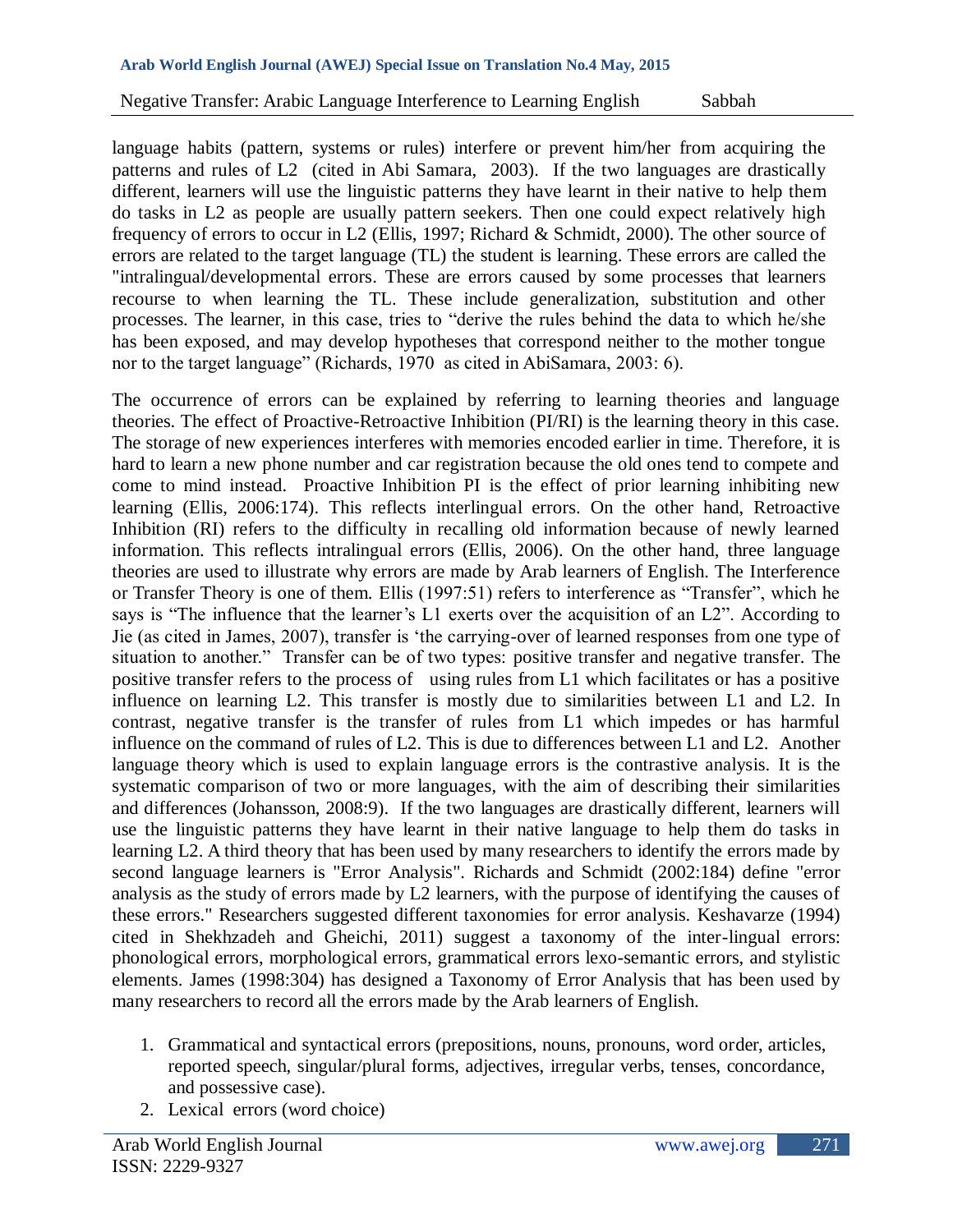- 3. Substance errors (mechanics: punctuation, capitalization, and spelling). (Abi Samara, 2000; Diab, 2003; Ali, 2006; Shabeer and Bughio, n.d.).
- 4. Morphological errors (derivatives, both inflectional and derivational in the forms of affixes: suffixes and prefixes)

In this current literature review, a bulk of previous studies have been traced and analyzed according to their findings to find differences between Arabic and English that causes Arab learners of English to make mistakes in relation to the aspects of James' taxonomy.

## **2. Literature Review**

## **2.1.** *Misuse of Singularity, Duality and Plurality of nouns*

In a study by Salimi (2013: 131) on morphological errors in noun system between Arabic and English, their findings reveal that

 English nouns have two numbers: singular and plural. Whereas, Arabic nouns have three numbers: singular, dual and plural. The plural is also of two kinds: sound plural (masculine and feminine) and broken plural. In contrast to English, Arabic syntax has singular, dual, and plural for feminine and masculine nouns. Salimi's study also revealed that English has three genders: masculine, feminine, and neuter. Gender is solely confined to personal pronouns, whereas Arabic has only two genders: masculine and feminine. Furthermore, English nouns are inflected for genitive case. Whereas, in Arabic, nouns are inflected for three cases, namely, nominative, accusative, and genitive. These cases are distinguished by changing the vowel ling of the final consonant.

Based on the researcher's knowledge and experience in teaching English to Arab learners, the following examples can be given to illustrate Salimi's findings. In Arabic, we say:

- *Mu'allim(*Singular masculine) */ Mu'allma* (singular feminine)
- *Mu'allimuun* (plural masculine) / *Mu'allimein* (dual masculine)
- *Mu'allimat* ( plural feminine)
- *Mu'alimataan; Mu'allimatayin*; (dual feminine; acting as: subject and object.

In English, we say: Teacher (feminine and masculine) / teachers (dual/plural for feminine and masculine).

Thus, some Arab students learning English may not use English plural nouns correctly. Instead, they use numbers to indicate duality or plurality. The following are examples. They may say, "The two child are crying." Others may misuse the noun after numbers because in Arabic a singular noun is used after numbers "three –ten'. Thus, the beginner Arab students learning English may say, "He has eleven cousin." Or "There are 21 student in my class."

## **2.2. Countable and Uncountable Nouns**

Many uncountable nouns in English, such as "information, money, damage, housework, equipment", are countable in Arabic. So Arab learners of English tend to pluralize them and use plural verbs after them. The following are examples of students' versions:

- The informations I received were useful.
- Housewives do a lot of houseworks.
- I bought many equipments.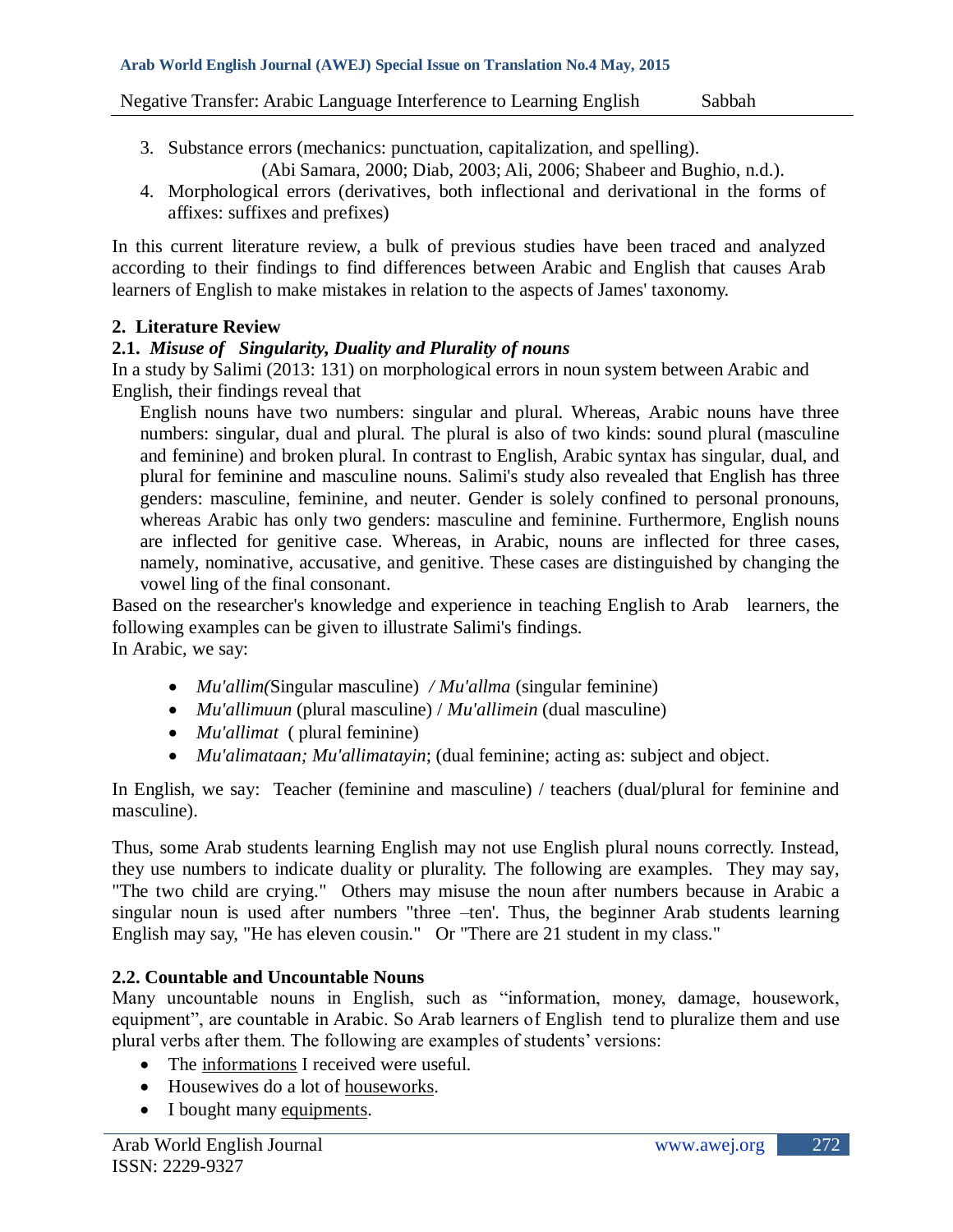## **2.3. Misuse of Definite Article**

Arabic has one definite article "the". It consists of two letters: "al". It is attached to the beginning of nouns and their adjectives. However, Arabic has no indefinite articles. The definite article is redundantly used by Arab learners of English with nouns that require the definite article in Arabic but not in English. There are three types of errors in the use of articles by the Arabicspeaking learners of English (Diab, 1996).

- 1. Omission of the definite article
	- INCORRECT: Arms of soldiers are guns and daggers.
	- CORRECT: The arms of soldiers are guns and daggers.

In the above sentence, the definite article "the" should be used before "arms", but has been dropped because it is not used in Arabic, as it is in the genitive case.

- 2. Omission of the indefinite article "a".
	- INCORRECT: My father works in bank.
	- CORRECT: My father works in a bank

In the this sentence, the indefinite article "a" should be used before the noun "bank" in English; but it is dropped, maybe because in Arabic such article is non-existent.

3. Wrong Insertion: Arab students tend to use "the" before nouns which are not normally preceded by this definite article, such as names of most diseases, names of days, names of some places, and in many idiomatic expressions. The reason for this is that in Arabic such nouns are usually preceded by the definite article. In English, abstract words referring to ideas, attributes, or qualities are used without the article 'the'. In Arabic, however, such abstract words are preceded by the definite article equivalent to 'the' in English. (Diab, 1996). The following are examples of INCORRECT sentences which have been formed by Arabic-speaking learners of English.

- The happiness doesn't come from the money.
- People can work in the agriculture or in the industry.
- He went to the Doha.
- He is still in the bed.
- My father suffers from the cancer.
- He was filled with the sadness.
- He studies the music.
- He works in the agriculture.
- When the evil comes, people will die.

The CORRECT forms of all the above sentences should be without the use of the definite article "The"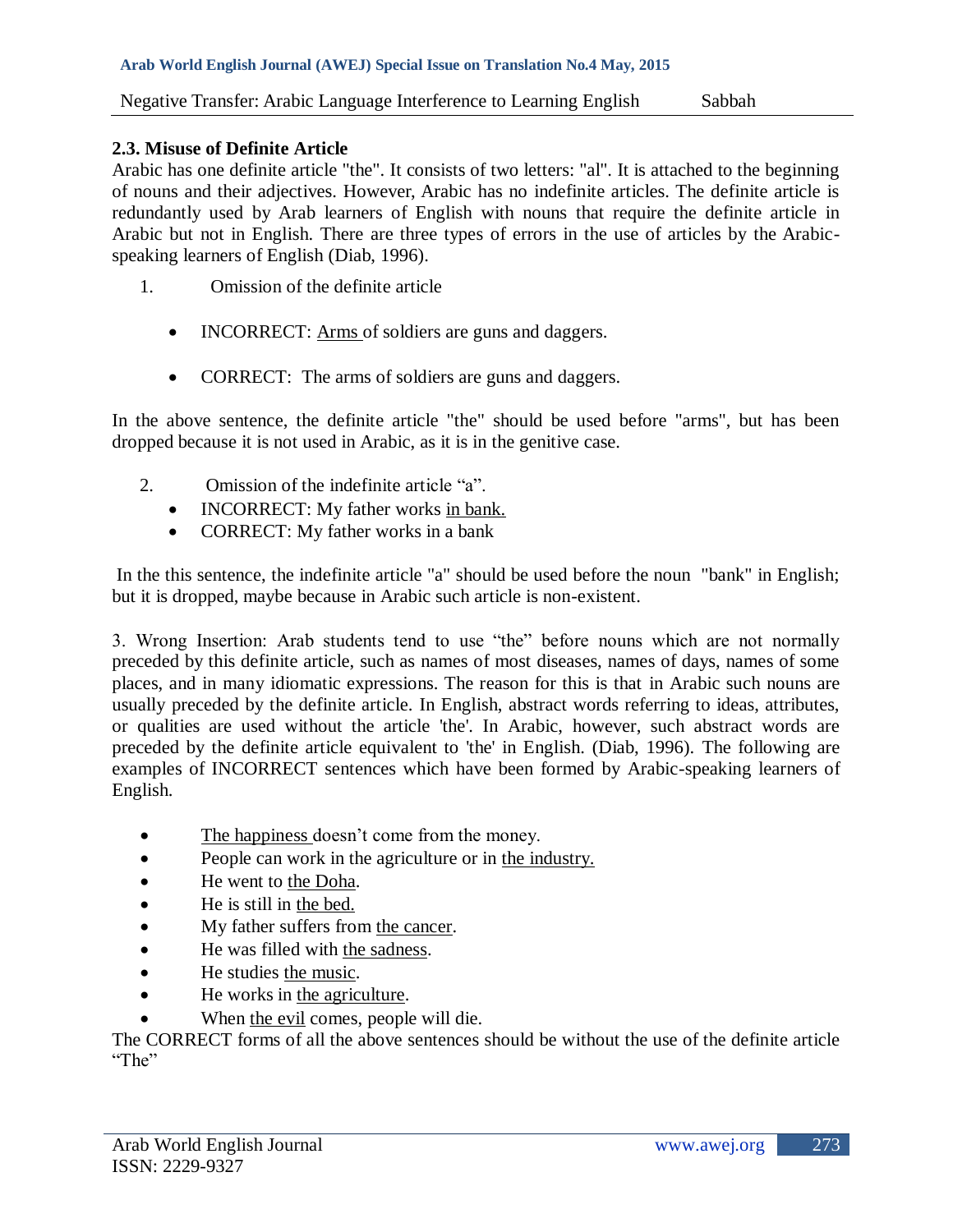#### **2.4. Misuse of Prepositions**

Essberger (2000) notes differences between Arabic and English prepositions:

- The number of prepositions in Arabic is limited: *min* (from), *"ila* (to), *'an* (about), *' alla* (on,over), *ba/bi* (by, with), *la /li* (of , for), and *fi* (in, into).
- In Arabic, some adverbs can be used as prepositions, such as: *khalfa* (behind), *amam* (in front), bayna (between), and many others.
- In English, there are approximately 150 prepositions.

The problems in using English prepositions for Arab students learning English result from two factors. First, not every Arabic preposition has a definite equivalent in English and vice versa. Secondly, not every English or Arabic preposition has definite usage and meaning.

Arab students learning English sometimes make the following errors in using English prepositions (Hamadalla and Tushyeh, n.d.; Zughoul, 1973).

- 1. Unnecessary insertion: They use prepositions with words which do not need prepositions.
	- INCORRECT: I will practice on making the exercises.
	- CORRECT: I will practice doing the exercises.

The Arabic equivalent is: *anna sawfa atadarabu 'alla (on) al-tamareen.*

- 2. Omission of necessary prepositions: They omit these prepositions from words which need them.
	- INCORRECT: I waited the bus two hours.
	- COREECT: I waited for the bus two hours.
- 3. Wrong substitution: They do not use correct prepositions: The preposition "on" is used in places of "over", "above", "at", and "onto".

Arab learners of English tend to say "ashamed from, composed from, object on, blame on, where (of, of, to and for) should be used respectively.

We were interested with the film. "*nahnu istamta'na bilfilm."*

The misuse of the preposition "with" instead of "in" in the above example occurs because it is equivalent to the Arabic preposition "bi" – which indicates the meaning of "with".

Table 1 below displays some errors in the use of prepositions that are made by Arab learners who are learning English, with their equivalents in Arabic. (Hamadalla and Tushyeh, n.d.; Zughoul, 1973)

|  |  | Table 1: Errors in the use of prepositions made by Arab ESL learners |
|--|--|----------------------------------------------------------------------|
|  |  |                                                                      |

| Errors in English                           | Arabic equivalents                           |  |
|---------------------------------------------|----------------------------------------------|--|
| He jumped on the wall. (over)               | 'alla aljedar.<br>qafaza                     |  |
| He jumped on the wall. (over)               | gafaza 'alla aljedar.                        |  |
| We sat on the table. (at)                   | nahnu jalasna 'alla atawela.                 |  |
| I will come in 7 o'clock. (at)              | anna sawfa atti fi alsa'ati alsabe'a.        |  |
| I like to pick roses with many colors. (of) | 'ohibbu 'ann altaqeta wardan bi'edati alwan. |  |
| He died from hunger. (of)                   | huwa Matta minaljuu'.                        |  |
| We have lived in Doha from 1975. (since)    | nahnu na'eesh fi aldoha min sanat 1975.      |  |
| One from my brothers is a doctor. (of       | wahed min ikhwati tabeeb.                    |  |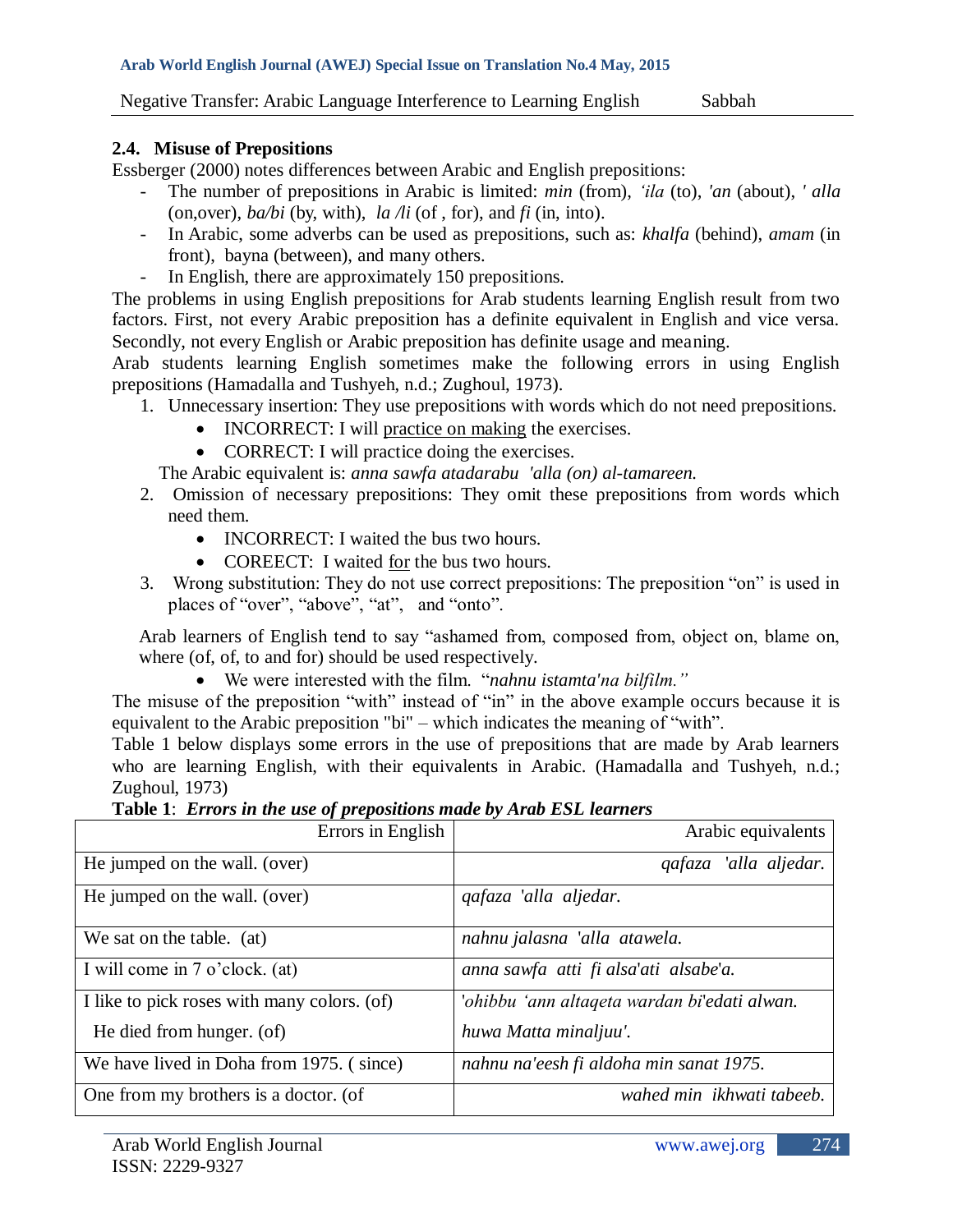## **2.5. Adjectives and Adverbs**

Arabic-speaking learners of English find much confusion between adjectives and adverbs in Arabic and English. Arabic adjectives agree in gender and number with nouns, which might be the reason for these learners to make mistakes. (Marpaung, 2014; Al-Aqad, 2013).

- He is a man tall. (Arabic: *hua rajulun taweelun*)
- They are soldiers brave. (Arabic: *hum junuudun shuja'aan*).
	- These are girls beautifuls ( Arabic: *hunna fataiaatun jamilaatun*)

Some Arab learners of English might use adjectives plus nouns to express adverbs (Marpaung, 2014; Al-Aqad, 2013). This is attributed to the Arabic use of adverbs as they can be formed in two ways. For instance, the word "quickly" can be translated into Arabic in two ways: "Bisur'a" or ' bishaklen saree3).The following are some examples of such errors.

- INCORRECT: The temperature rose a sharp rise.
- CORRECT: The temperature rose sharply.
- INCORRECT: He drove with so fast speed.
- CORRECT: He drove so fast.
- INCORRECT: The singer performed a wonderful performance.
- CORRECT: The singer performed wonderfully.
- INCORRECT: Prices have increased a gradual increase.
- CORRECT: Prices have increased gradually.

In the above examples, the Arab students' versions represented in the 'incorrect' versions are related to the Arabic grammatical rule about unrestricted or absolute object.

# **2.6. Errors in Using Some English Modal Verbs**

1. Deletion of the Copula (verb to be) or substituting it with "verb to do": As there is no "verb to be" in Arabic, Arab learners of English tend to delete them when forming their English sentences. Hence, we can find such sentences in their writings:

- INCORRECT: Huda happy.
- CORRECT: Huda is happy.
- INCORRECT: While my mother cooking, I preparing the table.
- CORRECT: While my mother was cooking, I was preparing the table.
- INCORRECT: Does he your teacher?
- CORRECT: Is he your teacher?

All INCORRECT versions above are students' versions.

2. Omitting the third person singular morpheme -s (Muftah1 and Rafik-Galea, 2013). Here are few examples of students' versions and their CORRECT forms:

- INCORRECT: My mother work in a school.
- CORRECT: My mother works in a school.
- INCORRECT: My friend speak English*.*
- CORRECT: My friend speaks English

3. Omitting the auxiliary "verb to do". Here is an example.

• INCORRECT: My father not drive a bus.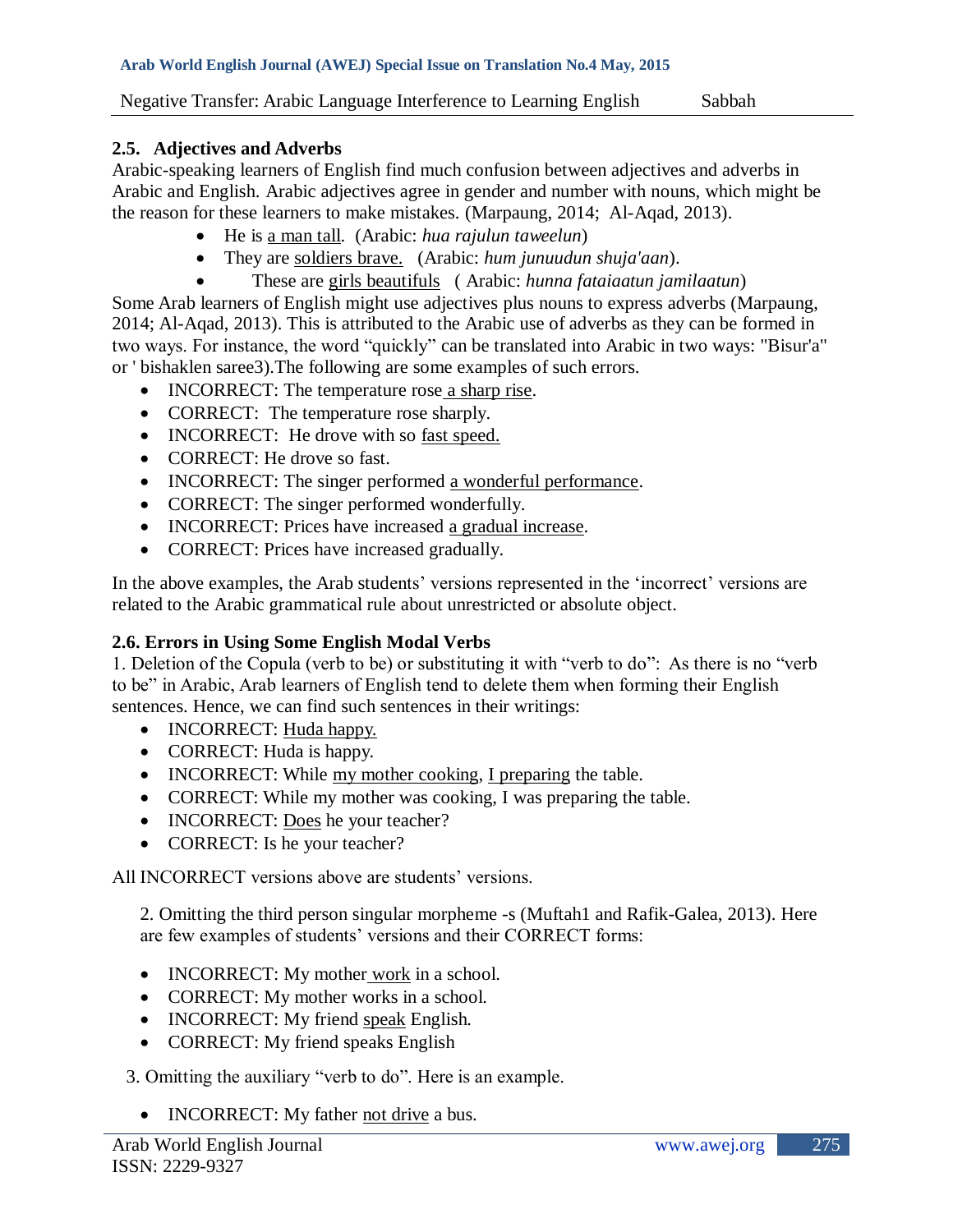#### **Arab World English Journal (AWEJ) Special Issue on Translation No.4 May, 2015**

Negative Transfer: Arabic Language Interference to Learning English Sabbah

- CORRECT: My father does not drive a bus.
- 4. Replacing only the auxiliary form of "verb to do" with "verb to be".
- INCORRECT: **Is** Bob **wears** a suit today*?*
- CORRECT*:* Does Bob wear a suit?

## **2.7. Word Order**

Arab ESL learners make errors in word order when forming English sentences. The following are some examples which are traced in the literature review earlier in this article. Some of the errors the researcher of the current study noticed in her students' writing.

1. Unlike English sentence word order, the basic word order in classical Arabic is V-S-O where the verb precedes the subject:

- INCORRECT: Hoped the committee to solve the problem.
- CORRECT: The committee hoped to solve the problem.

However, in colloquial Arabic, the word order of the sentence is S-V-O

2. Arabic uses the secondary clause which acts as object and starts with "that" where English uses the infinitive:

- INCORRECT: I want that you stay. (Following the Arabic structure).
- CORRECT: I want you to stay.

3. There are no auxiliary verbs in Arabic. So Arabic-speaking learners of English might not use "verb to do" to form a question. Here is a student's version and its equivalent CORRECT form:

- INCORRECT: Where Huda spend her summer vacation?
- CORRECT: Where does Huda spend her summer vacation?

4. In Arabic, personal pronouns are often incorporated in the verbs, i.e. certain morphemes are used to indicate what the pronoun is. This makes Arab students learning English use two subjects. Here is an example.

- INCORRECT: Her father he lives in California.
- CORRECT: Her father lives in California.

5. In English, adjectives precede nouns, whereas they follow nouns in Arabic, as in the following example.

- INCORRECT: classroom large. (Following the Arabic structure)
- CORRECT: a large classroom. (Proper English structure)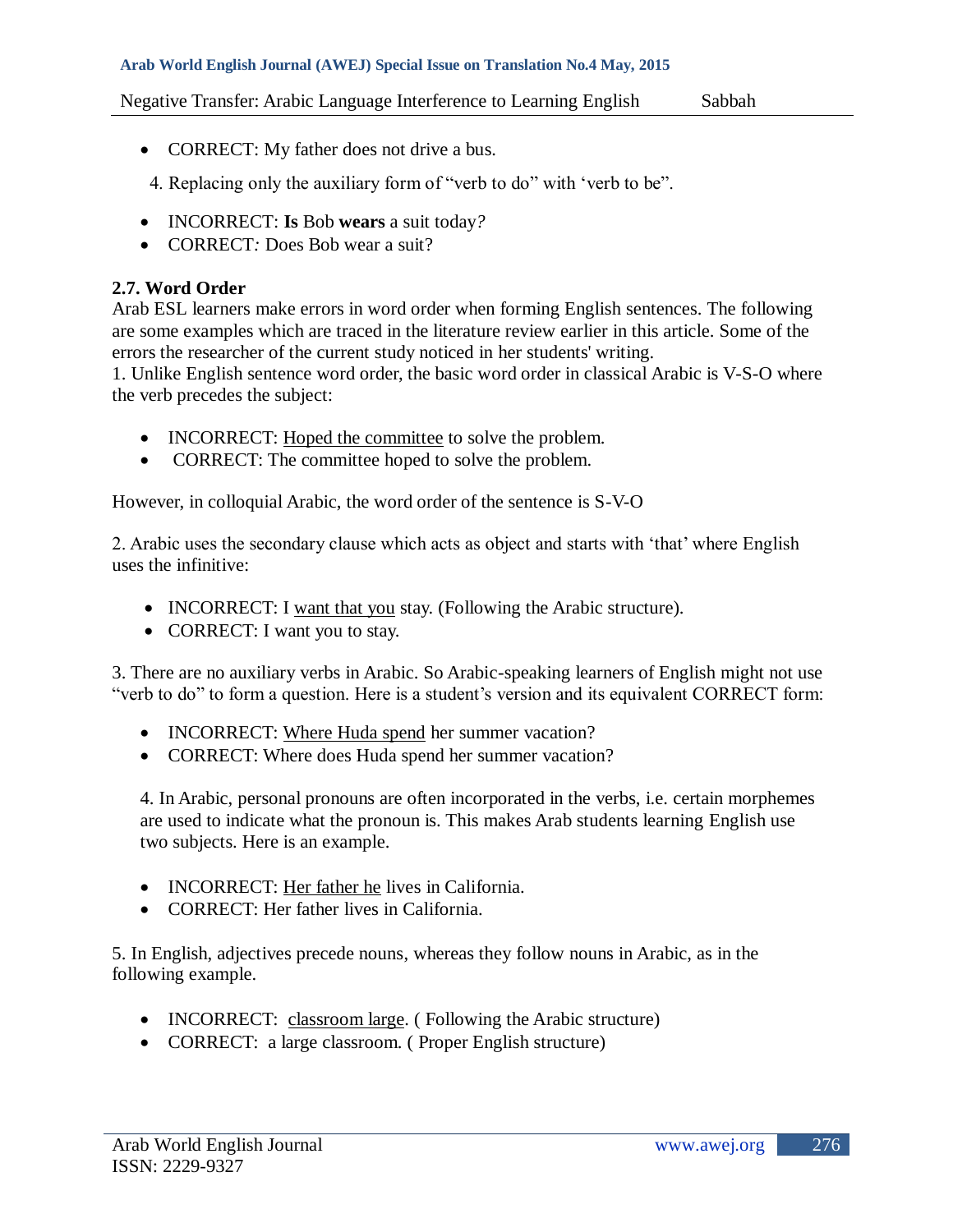## **2.8. Tenses**

There are clear differences between Arabic and English, leading to several mistakes which are made by Arab learners of English. In Arabic, there are only two tenses: the perfect (only the past) and the imperfect (the non-past, simple present and simple future), whereas English has many tenses by conjoining these two tenses with aspects (perfective and progressive). (Ali, 2007; Aoun, Benmamoun, and Chueiri, 2010). Arab learners of English cannot produce progressive and perfect tenses so easily. They use simple present instead. So, we might find such errors in their writing:

- INCORRECT: I eat my sandwich now.
- CORRECT: I am eating my sandwich now. Another example is this.
- INCORRECT: I didn't see you since last Christmas.
- CORRECT: I haven't seen you since last Christmas.

## **2.9. Relative Clauses**

Unlike English relative pronouns, Arabic relative nouns (Asmaa Mawsuula) vary according to the nouns they describe. There are relative nouns for masculine, feminine, singular, dual, and plural. They also vary according to their position in the sentence: subject, object, and predicate. Following is a list of these relative nouns.

*Allathi* (singular masculine), *Allathan* (masculine dual subject), *Alathein* (masculine plural object), *Allati* (feminine singular), *Allatein* (object dual feminine), *Allataan* (dual feminine subject), *Allawati* (plural feminine)

There are several errors which are made by Arabic-speaking learners of English when forming English relative clauses (Ali, 2007:7-8; Hamadalla and Tushyeh, 1998).

- 1. Insertion (or not omitting) of the connected pronoun because in Arabic this pronoun is not omitted.
	- INCORRECT: That"s the teacher whom I met him.
	- CORRECT: That's the teacher whom I met.

 Arabic*: thalika huwa almu"alim alathi qabaltuhu.* The detached pronoun "hu' at the end of the word "qabaltuhu" is the resumptive pronoun that should be deleted when forming an English relative clause. The following are other examples of such errors.

- INCORRECT: The girl who she came helped me in doing my homework.
- CORRECT: The girl who came helped me in doing my homework.
- INCORRECT: The driver whom the police gave him a ticket was driving too fast.
- CORRECT: The driver whom the police gave a ticket was driving too fast.
- INCORRECT: The man that I gave a gift to him is my cousin.
- CORRECT: The man that I gave a gift to is my cousin.
- INCORRECT: I lost the key which I opened the door with it.
- CORRECT: I lost the key which I opened the door with.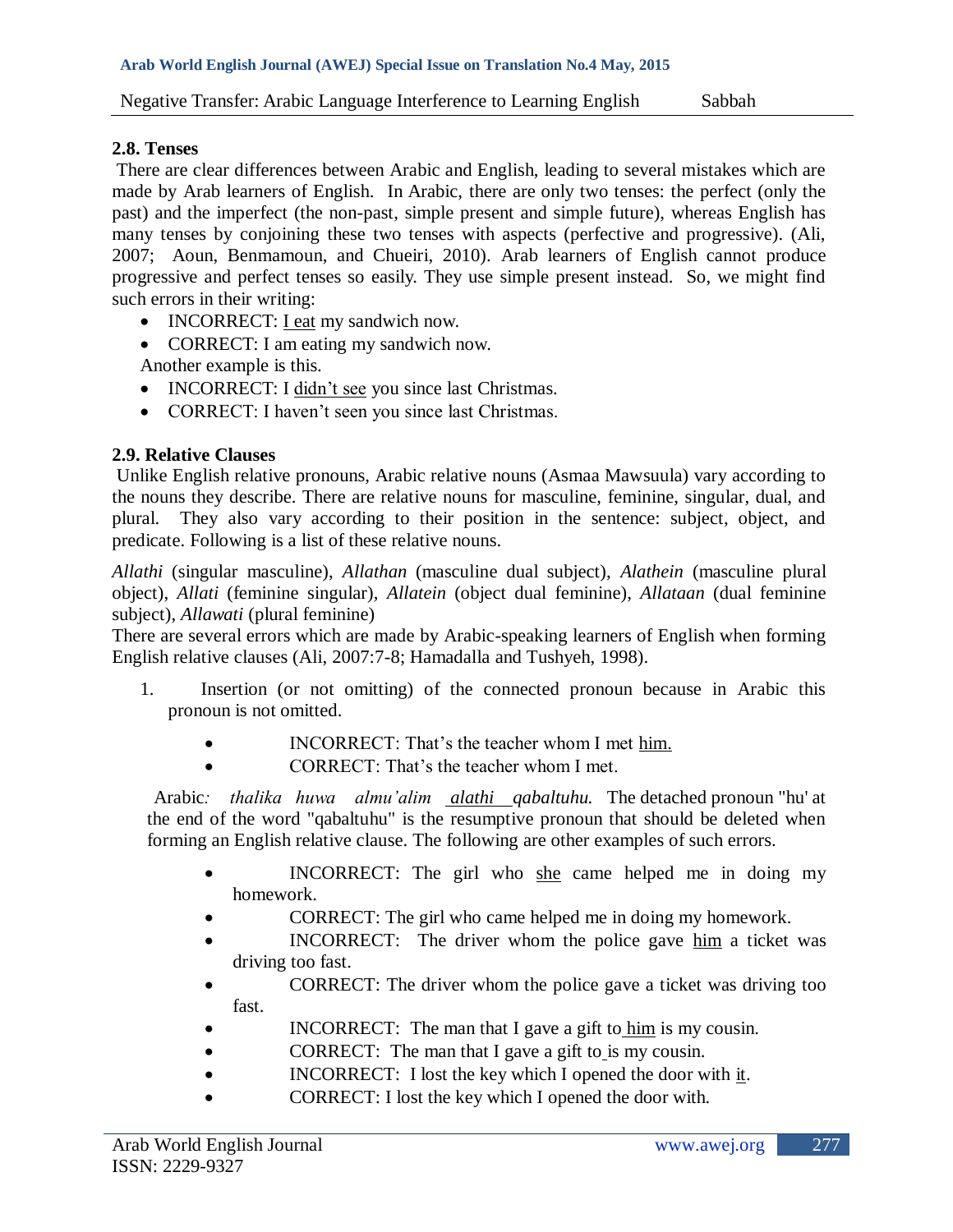#### **Arab World English Journal (AWEJ) Special Issue on Translation No.4 May, 2015**

Negative Transfer: Arabic Language Interference to Learning English Sabbah

- INCORRECT: The lady whom her purse was stolen reported to the police.
	- CORRECT: The lady whose purse was stolen reported to the police.

In all the above sentences, the underlined pronouns should be omitted in the CORRECT English versions.

- 2. Arabic-speaking learners of English make mistakes in subject-verb agreement in subordinate or secondary clauses:
	- INCORRECT: The teachers who is lecturing this morning is clever.
	- CORRECT: The teachers who are lecturing this morning are clever.
- 2. They omit "who" which means "allathi or allati" because it can be omitted in some Arabic sentences.
	- INORRECT: Ahmad is a student in <u>our class got</u> the highest average. (English version as some Arabic-speaking learners of English may write it.)
	- CORRECT: Ahmad, a student in our class, got the highest average. (The Arabic version of the sentence.)
	- CORRECT: Ahmad, who is a student in our class, got the highest average.
	- INCORRECT: Saladin, was the Muslim leader, led the Battle of Hitten.
	- CORRECT: Saladin, the Muslim leader, led the Battle of Hitten.
	- CORRECT: Saladin was the Muslim leader who led the Battle of **Hitten**

 4. In Arabic, relative pronouns are used with no human/ nonhuman distinction; and the connected pronoun acting as object is retained in a restrictive adverbial clause. Thus, Arabic-speaking learners of English might make the following error:

- INCORRECT: Here is the student which you met her last week.
- CORRECT: Here is the student who you met last week.

In Arabic, the relative pronouns *'allathi* or allati' are used with human and non-human nouns.

# **2.10. The Use of Pronouns**

Al-Jarf (n.d.) conducted an error analysis of Saudi students' use of English pronouns. Al-Jarf (n.d.; 4) stated that Modern Standard Arabic (MSA) has two forms of subject pronouns: An independent detached form and an attached form, i.e. a clitic pronoun or a pronominal affix depending on the verb tense which is an integral part of the verb. The Independent Subject Pronouns in Modern Standard Arabic as quoted from Al-Jarf are: 'ana (I); huwa (he); hiya (she); 'anta (you – masculine singular); 'anti (you – feminine singular); nahnu (we); 'antunna (you –feminine plural); humaa (they – dual); 'antumaa (you – masculine dual ); hum (they – masculine plural); 'antum (you – masculine plural); hunna (they – feminine plural).

The attached form of pronouns in Arabic are those that are attached as prefixes or suffixes to the verbs to indicate tense, such as *"katab + tu"* (back-translates: wrote I) "*'ana + 'aktub* ( backtranslates: I write). Thus, it can be noticed that in Arabic, the second person pronoun has various forms: singular, dual and plural; feminine, and masculine. These are used depending on whether we are speaking to one person, two or more people, and also depending on whether we are speaking to males or females. In English, there are no attached or clitic pronouns. Like Arabic,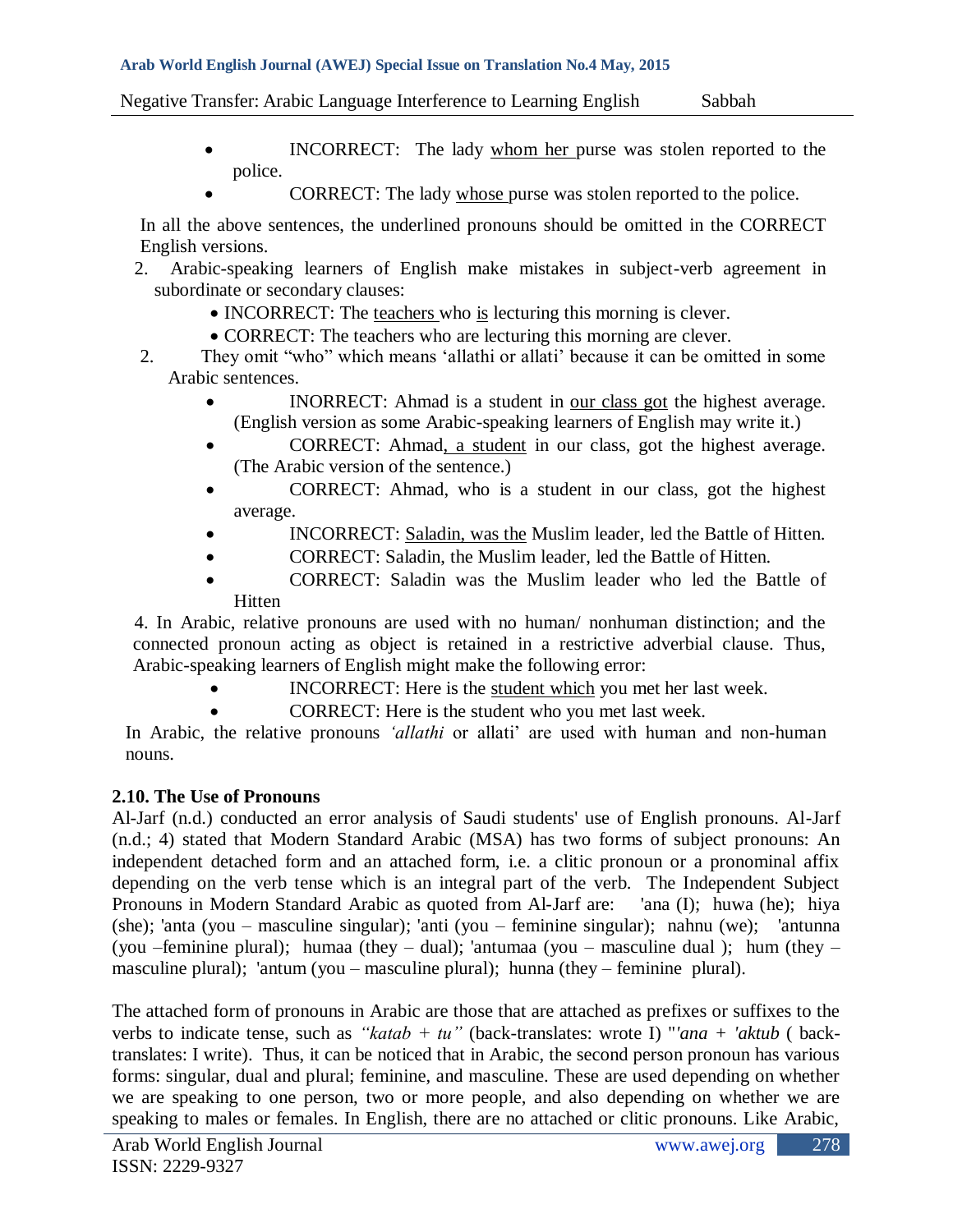English has subjective, objective and possessive pronouns. The only English pronoun which can be used for plural, singular, feminine and masculine in the position of subject and object is the pronoun "you". Only the context of the sentence will help learners to identify the pronoun "you" as plural, singular, masculine, or feminine. Thus, Some Arabic-speaking learners of English sometimes make the following mistake: "You is smart."( Obviously, you are smart.)

Based on the researcher's 30-year experience as an instructor of English for Arabic-speaking students, I believe that the best solution for all the grammatical mistakes that are made by our learners is to explicitly compare Arabic structure to English structure where possible. We have to draw the learners" attention to such differences. Besides, intensive practice is said to be a recommended solution. At the end of this paper, the researcher suggested other solutions.

# **2.11. Redundancy in Writing Essays**

Hatim and Mason (1997:127) state that Arabic argumentation uses repetition for emphasis and stylistic effectiveness. In contrast, repetition weakens the argument when used in English essays. Hatem and Mason (1997: 127) state the following examples:

- Mona lives alone with no one.
- The problem is very serious in the nature of it.
- The boss advanced forward the date of the meeting.

In the previous examples, the words "with no one, in the nature of it and forward" are examples of redundancy. Johnstone (1990: 230) argues "An Arabic text proceeds horizontally rather than vertically, in which ideas of equal importance for an argument are chained together."

Mohamed and Omar (1999) compare a number of Arabic and English texts with reference to organization. In addition to the previously-discussed concepts of repetition and co-ordination, the study has found that Arabic sentences tend to be much longer and contain more clauses than those in English. Here is an example extracted from a students' narrative essay.

Thahaba Jawadun 'ila albeit wasa'ada alsalaalema mubasharatan 'ila altabiq althani haithu kanat omuhu biintetharihi wahi'a mustalqeitun fi firashiha mut'limatun min awjaa'en fi kul jasadeha bisababi kibari seniha wa'adami woujudi man yusa"eduha fi alqeami bi'amaal albaeit almurheqa walkatheera.

The English translation of this sentence is: "Jawad went home. He immediately went to the second floor where his mum was lying on her bed waiting for him. She was having pain in all her body because of her old age. She also does not have anyone to help her in the house chores."

The above Arabic excerpt consists of one long complex sentence, whereas its English equivalent consists of a group of simple, compound, and complex sentences.

# **2.12. Punctuation**

Punctuation, as an orthographic area of languages, includes capitalization, use of comma, full stop, semi-colon, colon, hyphens exclamatory and question marks. This current review is limited to discussing the differences between Arabic and English only in the use of capitalization and coma

There is no capitalization in Arabic. So, some students may forget to capitalize the first letter in the beginning of a sentence or with names of countries, people, places, nationalities, organizations, institutions and organizations. No distinction is made between upper and lower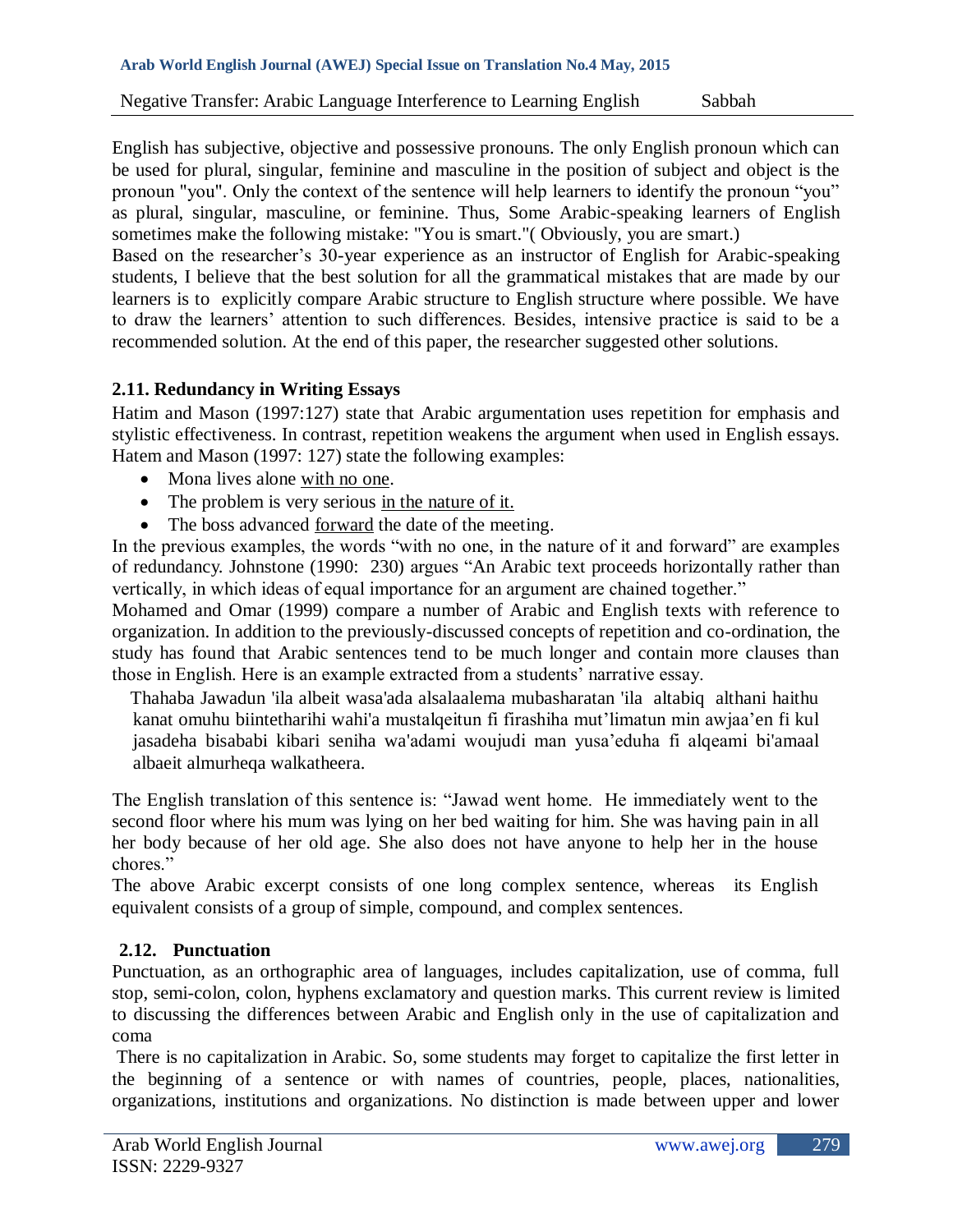case in Arabic (Sofer and Raimes, 2002). Therefore, they write names of countries in small letters.

- I will get a job in the united states.
- The arabs are good people.

In English, items in a series, i.e. enumeration, are separated by commas; and the conjunction "and" is used just before the last word. In Arabic each item in a series is preceded by the conjunction "*wa*" (و) (Diab, 1996; Muhammad and Omar, 1999).

- INCORRECT: I went to the market and I bought two shirts and a dress and a skirt and a beautiful pair of shoes.
- CORRECT: I went to the market and I bought two shirts, a dress, a skirt, and a beautiful pair of shoes.

Another example is the following:

- INCORRECT: They should not hate me and they need to respect me and realize how much I love them and how hard I work for them. (Repetition of "wa") and (redundancy).
- CORRECT: They should not hate me. They need to respect me. They should realize how much I love them and how hard I work for them.

# **2.13. Lexical Errors**

Abi Samara (2003) listed some examples on lexical errors made by Lebanese students in their writing. Due to literal translation from Arabic, students might use "stay on" instead of "continue" or "keep on"; they might use inappropriate equivalent. The following are some examples of lexical errors.

- INCORRECT: He has a right health. (Arabic: *huwa bisehaten jayedaten.*)
- CORRECT: He is healthy.
- INCORRECT: He has a strong disease. Arabic: *huwa yamtaleku maradhan shadeedan.*
- CORRECT: she has a severe illness.
- INCORRECT: I am afraid from high sounds. (Arabic: 'anna 'akhafu minalaswaat al"aaliya.)
- CORRECT: I am afraid of high sounds.
- INCORRECT: For me, to be counted as a good mother is important. (Arabic: binnesbati li, minaal muhem 'an o'utabara ummun.
- CORRECT: For me, it is important to be considered as a mother.

# **2.14. Lexico-Semantic Usage**

Certain words that have distinctive meanings in English, like special and private have only one equivalent in Arabic. Students, therefore, are likely to say:

- My brother went to a special hospital.
- This is a very private occasion.

Also, there is the sentence 'He cut the street' which is used instead of 'He crossed the street'.

# **2.15. Pronunciation**

Arabic has only one letter for each sound. For example, the English sound  $\theta$  which is represented by two letters /th/ is represented in Arabic by one letter only /ث/, so spelling might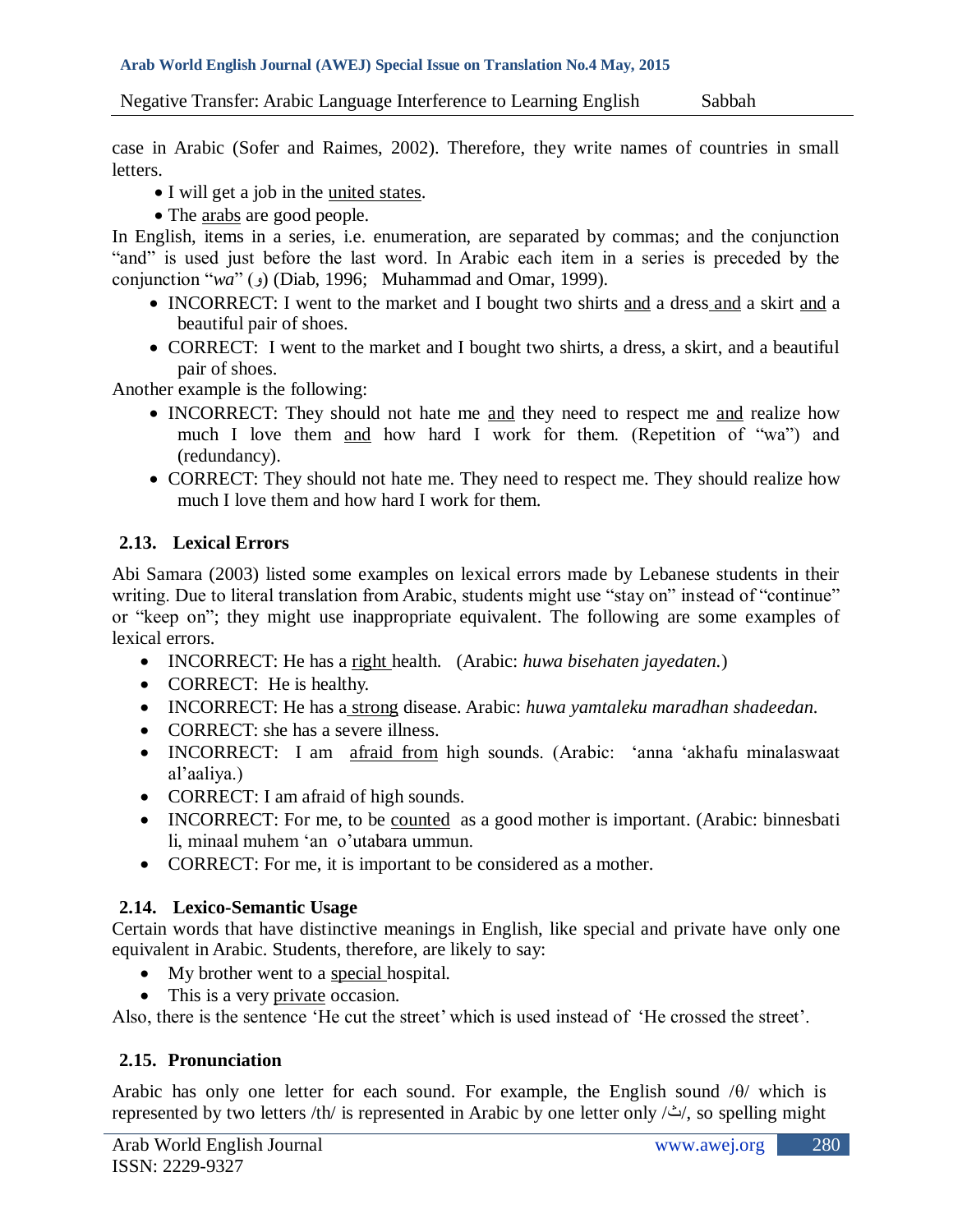be easier in Arabic than it is in English. Unlike English, Arabic has a grapheme-phoneme correspondence. (Bhela, 1999; Grami and Alzughaibi, 2012). Shabeer (n.d.: 77) listed sounds that do not exist in Arabic, hence the Arab students substitute or borrow them from some other sounds in English. The following table shows some examples on these errors:

|  |  |  | Table 2. Examples on mispronounced sounds in words |  |
|--|--|--|----------------------------------------------------|--|
|--|--|--|----------------------------------------------------|--|

| <b>Actual Sound</b>         | <b>Borrowed Sound</b>       | <b>Actual Sound</b>  | <b>Borrowed</b>                                  |
|-----------------------------|-----------------------------|----------------------|--------------------------------------------------|
| /V/<br>serve                | /f/<br>surf                 | /G/<br>galaxy        | jalaksy<br>$\mathcal{J}/\mathcal{J}/\mathcal{J}$ |
| $\langle P \rangle$<br>park | /b/ <u>b</u> ark            | /t $\int$<br>chair   | $\int$ share                                     |
| $/\!{\rm P}/$<br>pregnant   | $/b$ brignent               | $/p/$ stupid         | Istobbid /b/                                     |
| /ð/<br>that                 | / $\theta$ /<br>$\theta$ at | $\frac{dg}{j}$ judge | judch<br>/t $\int$                               |

Al-Badawi (2012:537) pointed out that Saudi students substitute the voiced bilabial stop /b/ for the voiceless bilabial stop /p/.

Arabic does not have the sound  $/v/$ , and the velar sound  $/\eta/$ , so Arabic-speaking learners of English pronounce /v/ as /f/ and /ŋ/ as /k/ or /  $\frac{1}{3}$  / (Amer: n.d.). To form an adverb of manner, Arabic native speakers tend to use a phrase. For example, "quickly" is expressed as "with speed", and "dangerously" as "in a dangerous way" (Bhela, 1999; Ghawi, 1993). Arabic native speakers tend to use an adjective plus a noun both derived from the main verb instead of using an adverb. Arab learners of English find difficulty in pronouncing English initial and final clusters of a word. "Consonant clusters differences have resulted in a phonetic phenomenon called vowel intrusion or epenthesis. It is a phonetic phenomenon of inserting a vowel in between the clusters." (Na"ama, 2011:147; Hall, 2003 as cited in Al-Samawi, 2014: 264). Arabs insert a vowel to separate a cluster of consonants. Following are examples on epenthesis:

|  |  |  | Table (2): Examples on epenthesis |
|--|--|--|-----------------------------------|
|--|--|--|-----------------------------------|

|      | Text vs.    | /tekist/.                | Next<br>VS.    | /nekist/        |
|------|-------------|--------------------------|----------------|-----------------|
| Film | $\cdot$ vs. | /filəm/                  | Milk<br>VS.    | $/$ milik $/$ . |
|      |             | splendid vs. /spilendid/ | Plastic<br>VS. | /bilastic       |
|      |             |                          |                |                 |

# **2.16. Differences between Arabic and English Vowel System**

Concerning vowel system, Scott 1962 (cited in Ali, 2007: 6) states that the vowel system of Arabic is totally different from that of English. English has five vowels a, e, i, o, u. Sometimes, h and y are pronounced as vowels.

Arabic has three short vowels : (a, u, and I); and three long vowels.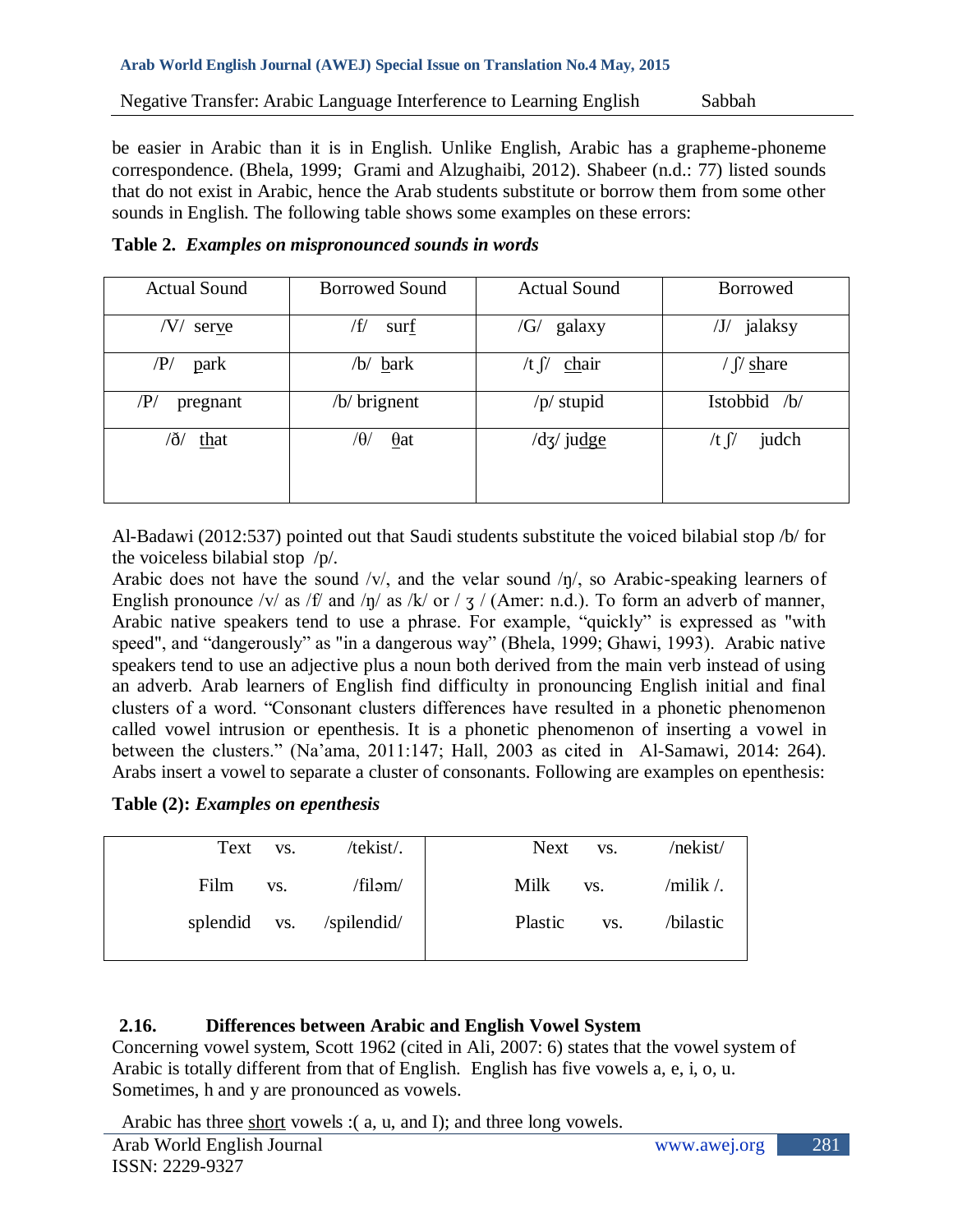- <sup>*i*</sup> *('alef)* has 3 possible sounds: aa, ou, ei.
- و) *waw*) has 3 possible sounds: wa, wou, wi.
- ي*) ya'a*) has 3 possible sounds: ya, you, yi.

In a study conducted by Al-Badawi ( 2012: 537)on Saudi students, he found that "Saudi students substitute the vowels /ə/ for /  $\frac{1}{2}$ /, /ə/ for / $\frac{1}{2}$ / and / $\varepsilon$ / for / $\frac{1}{2}$ . Here are few examples:

| 1. (how) for $(who)$ | 2. $(set)$ for $(sit)$ | 3. (bell) for (bill) |  |
|----------------------|------------------------|----------------------|--|
| 4. (boat) for (boot) | $5.$ (books) for (box) | $6.$ (put) for (pot) |  |

There are many diphthongs in English such as [ei] ray, [ai] ride, [au] how, [oi] boy, and [ou] no; but there are two diphthongs in Arabic: αw and αy. As a result of this lack of distinction, Arab learners of English mispronounce boot, boat and bought. (Javed, 2013).

To solve the pronunciation errors, it is recommended to record students" speech or conversations and let them listen to them again. Teachers can also let their students listen to English native speakers' recorded conversation. Encouraging learners to watch English films without reading the translation is another solution.

# **2.17. Spelling**

According to Shabeer and Bughio (n.d.) and Emery (2005), there are three causes of spelling errors which are made by Arabic-speaking learners of English. ESL

- 1. Arabic has one letter for each sound so spelling in Arabic is much easier than it is in English.
- 2. Arab students tend to make spelling mistakes in their writing. They usually misspell the words like 'half' 'care' and 'knowledge' etc.
- 3. "Elision": Some English speakers swallow some sounds while speaking.
- 4. The homophones: some English words have the same pronunciation but different spelling, such as "whole/hole/ and sole/soul."

Arabic-speaking learners of English and even English native speakers might make the same spelling errors. The National Foundation of Educational Research, the NEFR (Brook et al, 1993 as cited in Shabeer and Bughio, n.d.:76; Al-zuoud and Kabilan, 2013) classified spelling mistakes into:

- 1. Insertion of extra letters, such as the <l> added to "untill" instead of "until".
- 2. Omission of letters, such as the  $\langle r \rangle$  missing from 'occurring' instead of "occurring", "now" instead of "know".
- 3. Substitution of different letters, such as <a> instead of <i> in "definite" instead of "definite".
- 4. Transposition of two letters, such as  $\langle e \rangle$  for  $\langle ie \rangle$  in "friend" instead of "friend".
- 5. Grapheme substitution as in "thort" for "thought" (Cook 2002 as cited in Shabeer and Bughio, n.d.: 76)

# **3.1. Pedagogical implications and recommendations**

"To use two languages familiarly and without contaminating one by the other, is very difficult," said Samuel Johnson in 1761." (Cited in Cook, 2002; Abi Samara, 2003).

Making mistakes while learning any new skill is something natural as it is part of using the best of talents and potentials to reach a good level of professionalism. This is exactly the case when

.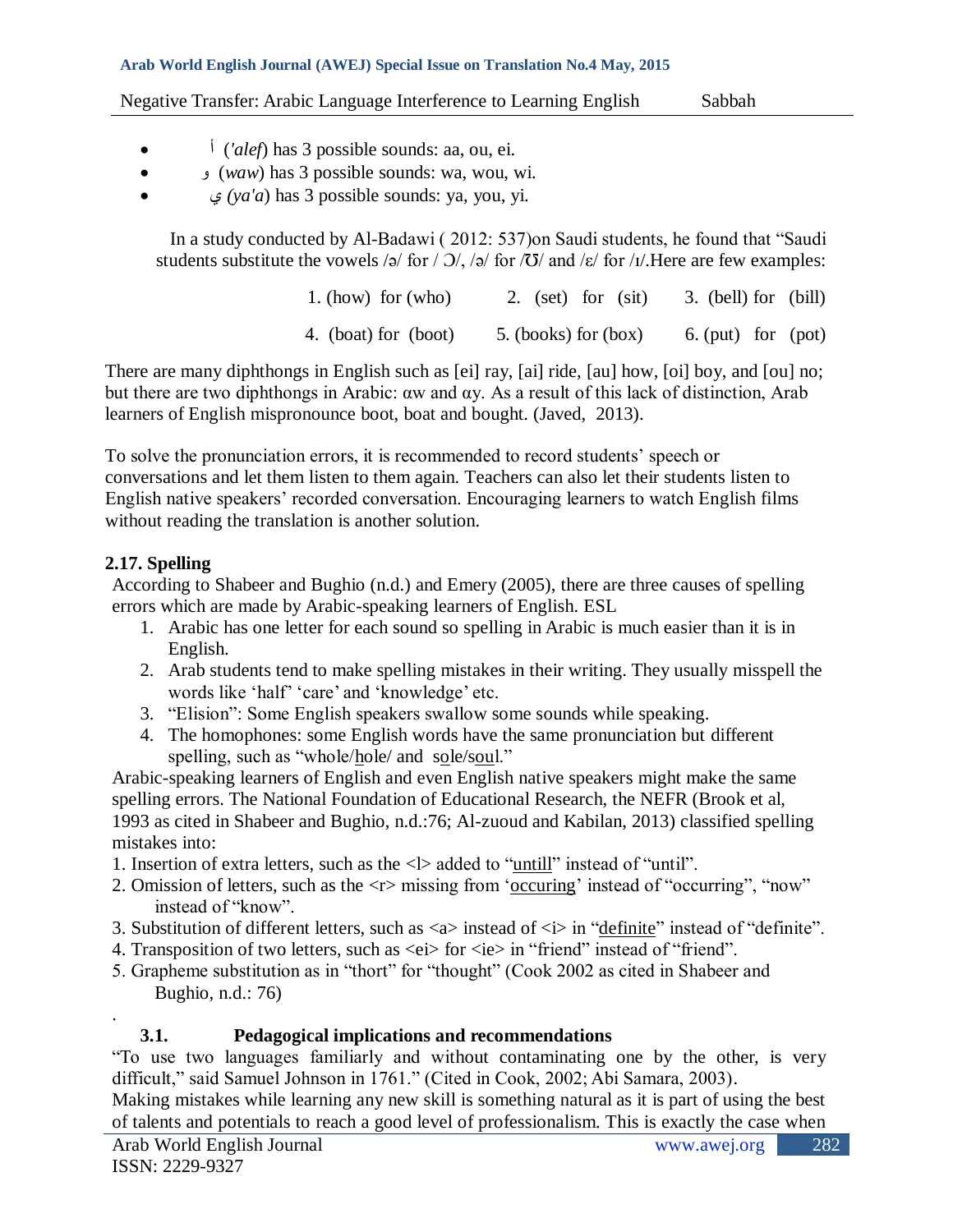learning languages. The teachers' wisdom can be practiced in such situations to guide their students in an attempt to make mistakes a source of learning, not a factor of frustration. Following are some recommendations for teachers on how to deal with their students' mistakes. More focus will be given to the situations of ESL in the Arab countries.

1. Retuning selective attention: Terrell used the term "Explicit Grammar Instruction" and defined it as "the use of instructional strategies to draw the students' attention to or focus on form and/or structure." (Terrell, 1991:53). Form-focused instruction or consciousness raising is a good solution to grammatical errors. "Focused attention may be a practical (though not theoretical) necessity for successful language learning" (Schmidt, 2001 as cited in Robinson and Ellis, 2008: 389).

2. For redundancy in writing, the duty of the teacher is to explain to his/her students that simple, direct and non-redundant sentences are preferred to complicated, indirect and redundant ones. (Egyptian Forum, 2009)

3. Cook (1999) discussed different strategies to teach pronunciation. Teachers should give students sufficient practice and drills. Teaching should focus on both recognition and production i.e. teachers should recognize the pronunciation errors and correct them and teach the students how to pronounce these sounds correctly (Hassan, 2014). Students need to be exposed to intensive listening activities, minimal pairs (pie/bye and pride/bride), heteronyms (two words with the same spelling but different pronunciations), homonyms, and homophones.

4. As "most humans" brains are pattern-seekers" (Lawery, n.d.: 3), it is useful to provide students with rules and patterns when explaining grammar. "Use" should precede "usage".

5. Teachers are advised to use the correction strategies as follows: student"s self-correction, peer correction and finally teacher"s correction. Teachers should correct errors which are directly related to the objective of the lesson.

6. Teachers need to check that students are using English as a means of communication in their group work.

7. Most importantly, teachers of English to Arabic-speaking learners have to show respect and acknowledgement to their students' native language. For example, they can ask their students how they use a rule in Arabic.

8. Arabic-speaking learners of English need to be given some well-defined essay writing rules (for the thesis statement, introduction, conclusion, transition words, etc.), and some samples of their writings need to be transcribed and distributed to them for correction and analysis. They would be learning from their errors (Abi Samara, 2003: 78).

9. Stylistic and lexical differences should be brought to the students" mind in order to avoid making such errors. (Mason and Hatem 2005).

10. The teachers" attitudes towards errors should change. They need to know when and how to correct the students' errors. They ought not to frustrate students by correcting every error. Teachers should CORRECT high frequency errors.

18. When dictating Arab students for spelling quizzes, teachers should use Standard English and not vernacular accents.

Finally, it is worth quoting Von Humboldt's speech, "We cannot really teach language, we can only create conditions in which it will develop spontaneously in the mind in its own way (Corder, 1967 as cited in Shabeer, 2007:80)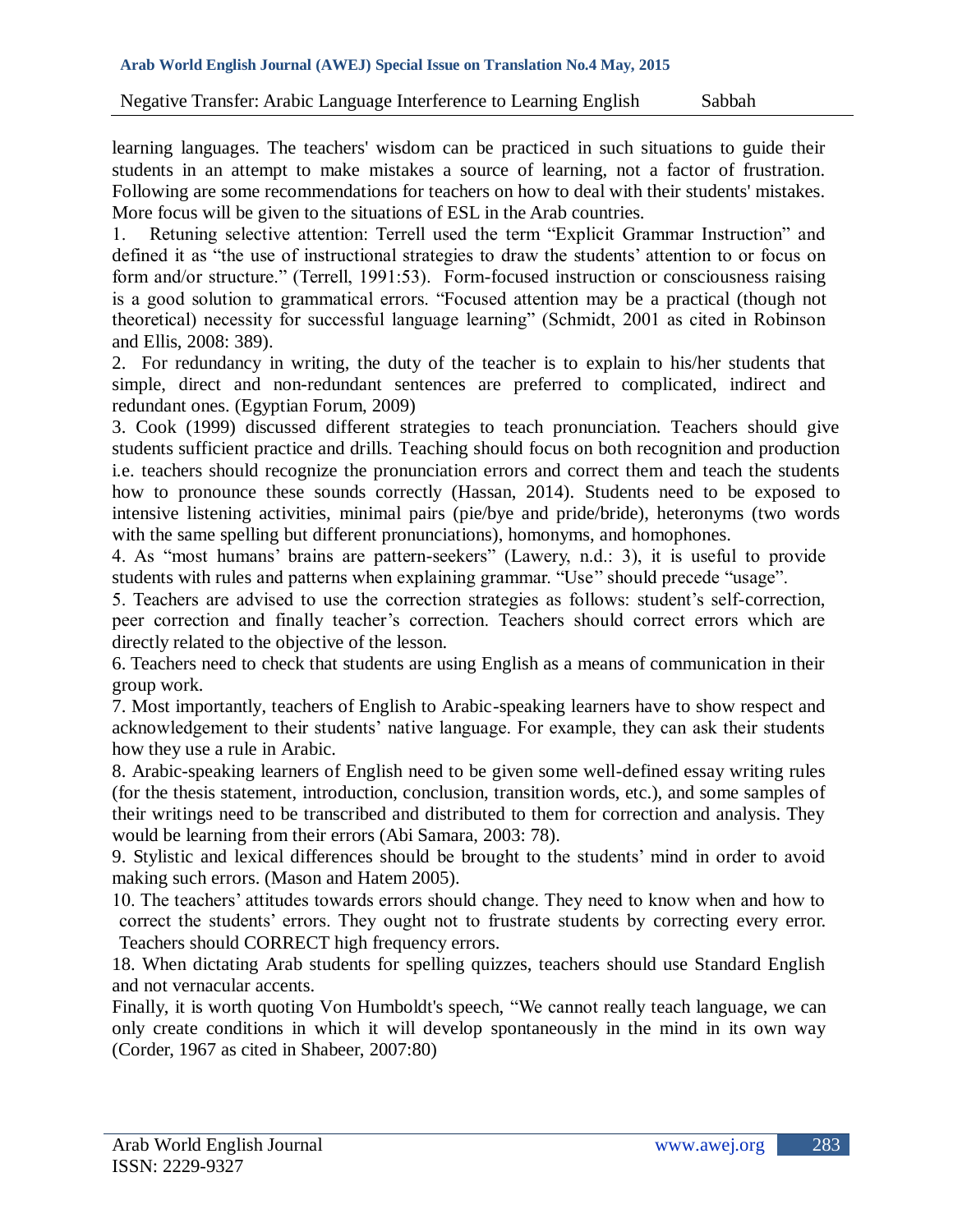### **About the Author:**

**Dr. Sabah Sabbah** holds MA in TEFL and Ph.D. in English Language Curriculum and Instruction. She has worked as a teacher trainer, a supervisor and an assistant professor. She attended courses in English pedagogy in Jordan, Britain and U.S. She published research. She presented papers in Innovations 2014 Conference in Anaheim, U.S.A., in CCQ Humanities Conference, and in Qatar and Dubai TESOL, 2015.

## **References**

- AbiSamra, N. (2003). An analysis of errors in Arabic speakers" English writings, American university Beirut. Retrieved from [http://abisamra03.tripod.com/nada/languageacq](http://abisamra03.tripod.com/nada/languageacq-erroranalysis.html)[erroranalysis.html](http://abisamra03.tripod.com/nada/languageacq-erroranalysis.html)
- Abbas. N. (2011). An analysis of errors made by Yemeni University students in the English consonant clusters system. *Damascus University journal* 27 (3+4 ), pp.145-161 . Retrieved from [http://www.damascusuniversity.edu.sy/mag/human/images/stories/145-](http://www.damascusuniversity.edu.sy/mag/human/images/stories/145-161.pdf) 161.pdf
- Al-Aqaad, M. (2013). Syntactic analysis between adverbs in Arabic and English: X-bar Theory. *International Journal of Language and Linguistics*, 1 (3), 2013, pp. 70-74.doi: 10.11648? J.ijll.20130103.11 Retrieved from http://article.sciencepublishinggroup.com/pdf/10.11648.j.ijll.20130103.11.
- Al-Badawi, K. (2012).An analysis of phonetic, morphological and syntactic errors in English: A case study of Saudi BA students at King Khalid University. *International Journal of Social Science and Humanity*, 2, (6), November 2012. Retrieved from: <http://www.ijssh.org/papers/165-A10037.pdfable>
- Al-Buainain, H. (2010). Researching types and causes of errors in Arabic speakers' writings. Qatar University. Retrieved from ling.auf.net/lingbuzz/001054/current
- Alghmaiz, B. (2013).World-initial consonant cluster patterns in the Arabic in Najdi dialect, Thesis, paper 1078, Southern Illinois University Carbondale, Retrieved from [http://opensiuc.lib.siu.edu/cgi/viewcontent.cgi?article=2089&context=theses](http://opensiuc.lib.siu.edu/cgi/viewcontent.cgi?article=2089&context=theses%20)
- Ali, N. (2007). Some linguistic problems facing Arab learners of English. *ADAB AL-RAFIDAYN*. (48), pp 1-14, 2007 Retrieved from [http://www.iasj.net/iasj?func=fulltext&aId=33586](http://www.iasj.net/iasj?func=fulltext&aId=33586%20)
- Al-Khawalda, M. and Al-Oliemat, A. (n.d). Linguistic Transfer: Example from Arabic users of English. Mutah University, Jordan. Retrieved from
	- <https://arabou.edu.kw/files/lebanon/Linguistic%20Transfer%20Example%20from.pdf>
- Al-Khresheh, M. (2011). An investigation of interlingual interference in the use of "and" as a syntactic coordinating structure by Jordanian EFL learners. *European Journal of Social Sciences*, 18, (3), (2011) Retrieved from [http://www.google.com/url?sa=t&rct=j&q=&esrc=s&source=web&cd=1&ved=0CB0Q](http://www.google.com/url?sa=t&rct=j&q=&esrc=s&source=web&cd=1&ved=0CB0QFjAA&url=http%3A%2F%2Fwww.researchgate.net%2Fpublication%2F209784360)
- [FjAA&url=http%3A%2F%2Fwww.researchgate.net%2Fpublication%2F209784360.](http://www.google.com/url?sa=t&rct=j&q=&esrc=s&source=web&cd=1&ved=0CB0QFjAA&url=http%3A%2F%2Fwww.researchgate.net%2Fpublication%2F209784360) Al-Zuoud, K. and Kabilan, M. (2013). Investigating Jordanian EFL students' spelling errors at tertiary level. *International Journal of Linguistics*, 5, (3), 2013, ISSN 1948-5425
- Al-Jarf, R. (n.d.). Interlingual pronoun errors in English-Arabic translation. Retrieved from [http://www.lancaster.ac.uk/fass/projects/corpus/UCCTS2010Proceedings/papers/Al](http://www.lancaster.ac.uk/fass/projects/corpus/UCCTS2010Proceedings/papers/Al-jarf.pdf)[jarf.pdf](http://www.lancaster.ac.uk/fass/projects/corpus/UCCTS2010Proceedings/papers/Al-jarf.pdf)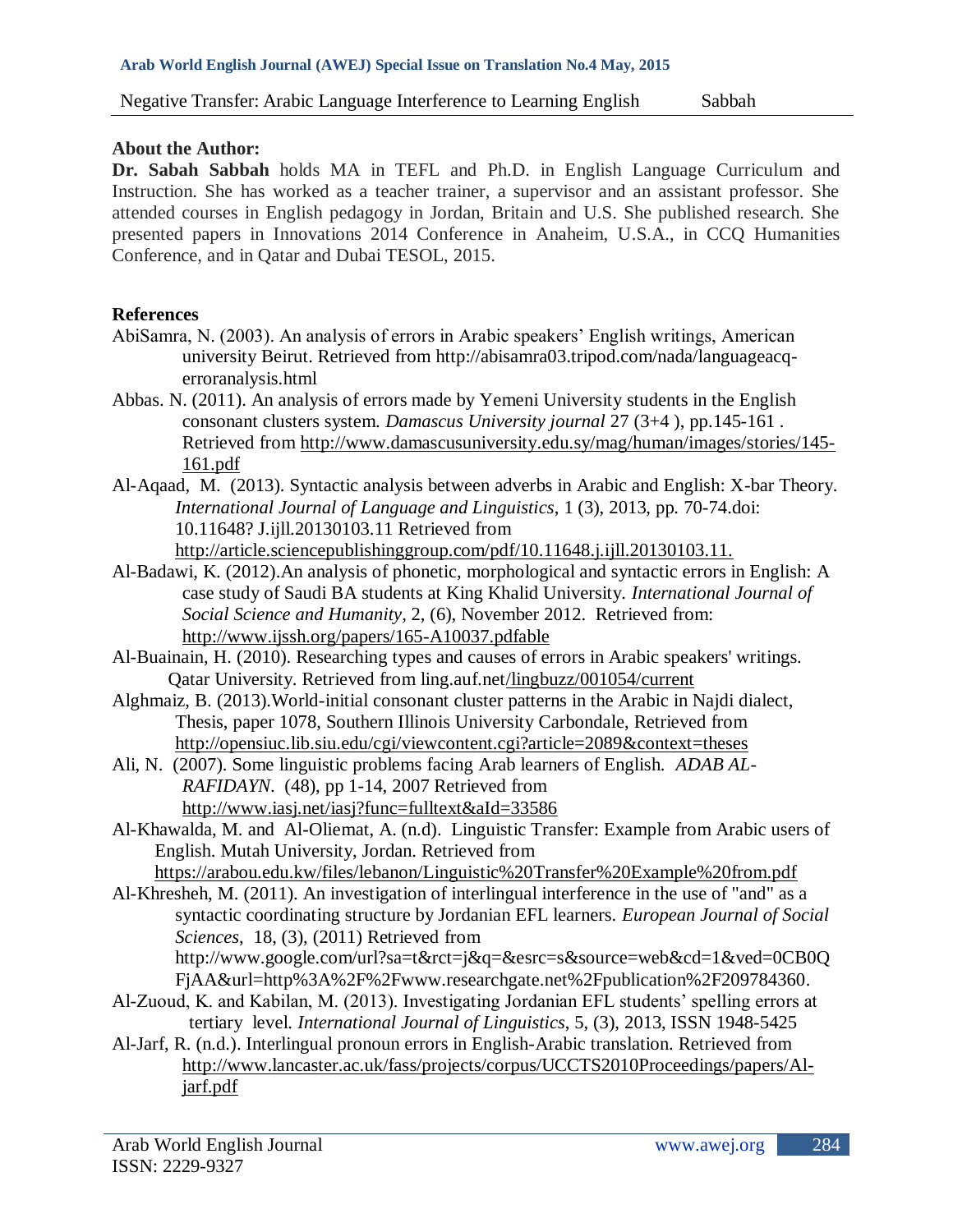- Azmi, S. (2013). A contrastive study of English-Arabic noun morphology. *International Journal of English Linguistics; 3, (3), 2013*, pp.122-132.
- Al-Samawi, A. (2014). Vowelizing English consonant clusters with Arabic vowel points (Harakaat): Does it help Arab learners to improve their pronunciation? *International Journal of English and Education*, 3,July 2014. ISSN:2278-4012 Retrieved from : [http://ijee.org/yahoo\\_site\\_admin/assets/docs/25.184151711.pdf](http://ijee.org/yahoo_site_admin/assets/docs/25.184151711.pdf)
- Amer, W. ( n.d.). An investigation into the differences between English and Arabic consonant and vowel sounds: a contrastive study with pedagogical implications. Retrieved from http://site.iugaza.edu.ps/wamer/files/2010/02/An-investigation-into-the-Differencesbetween-English-and-Arabic-Consonant-and-Vowel-Sounds-review.pdf
- Aoun, E. ; Benmamoun, E., & Choueiri, L. (2010). *The syntax of Arabic*. Cambridge: Cambridge University Press. Online books, Retrieved from <http://ebooks.cambridge.org/ebook.jsf?bid=CBO9780511691775>
- Beardsmore, H. (1982). *Bilingualism: basic principles*, Tieto, Avon.
- Bhela, B. (1999). Native language Interference in learning a second language: exploratory case studies of native language interference with target language usage. *International Education Journal* 1, (1), 1999. Retrieved from: <http://ehlt.flinders.edu.au/education/iej/articles/v1n1/bhela/bhela.pdf>
- Brown, D. (2000). *Principles of Language Teaching and Learning*. 4th edition. Longman, USA.
- Brown, D. (2007). *Principles of language learning and teaching*. Fifth Edition. Pearson-Longman,USA.
- Celce Murcia, M., and Larsen Freeman,D.(1983). *The Grammar Book*. Rowley,MA: Newbury House Publishers.
- Cook, V. (2002). *English Writing System*. Retrieved October 6, 2014 <http://privatewww.essex.ac.uk/~vcook/EWSChap5.htm>
- Cook,V.(1999). *Teaching spelling.* Online unpublished circa. Retrieved from http://homepage.ntlworld.com/vivian.c/Writings/Papers/TeachingSpelling..
- Corder, S. (1967). The significance of learners' errors. Reprinted in J.C.Richards (ed.) (1974, 1984) Error Analysis: Perspectives on Second Language Acquisition. London: Longman, pp. 19 - 27 *(Originally in International Review of Applied Linguistics,* 5 (4)), pp. 160-170. Retrieved from: http://files.eric.ed.gov/fulltext/ED019903.pdf
- Diab, N. (1996). The transfer of Arabic in the English writings of Lebanese students. *The ESP*,Sao Paulo, 18, (1), pp.71-83. Retrieved from <http://lael.pucsp.br/especialist/181diab.ps.pdf>
- Defense Language Institute. (1974). *A contrastive study of English and Arabic. Department of Linguistics,* University of Michigan. Retrieved from http://www.academia.edu/6432981/A\_CONTRAST\_IVE\_STUDY\_OF\_ENGLISH\_A ND\_ARAB\_IC
- Ellis, N. (2006). Selective Attention and Transfer Phenomena in L2 Acquisition: Contingency, Cue Competition, Salience, Interference, Overshadowing, Blocking, and Perceptual Learning. *Applied Linguistics* 27,(2),pp.164-194 Oxford University Press 2006. Retrieved from [http://wwwpersonal.umich.edu/~ncellis/LanguageLearningLab/Publications\\_files/Selec](http://wwwpersonal.umich.edu/~ncellis/LanguageLearningLab/Publications_files/Selective%20Attention.pdf) tive%20Attention.pdf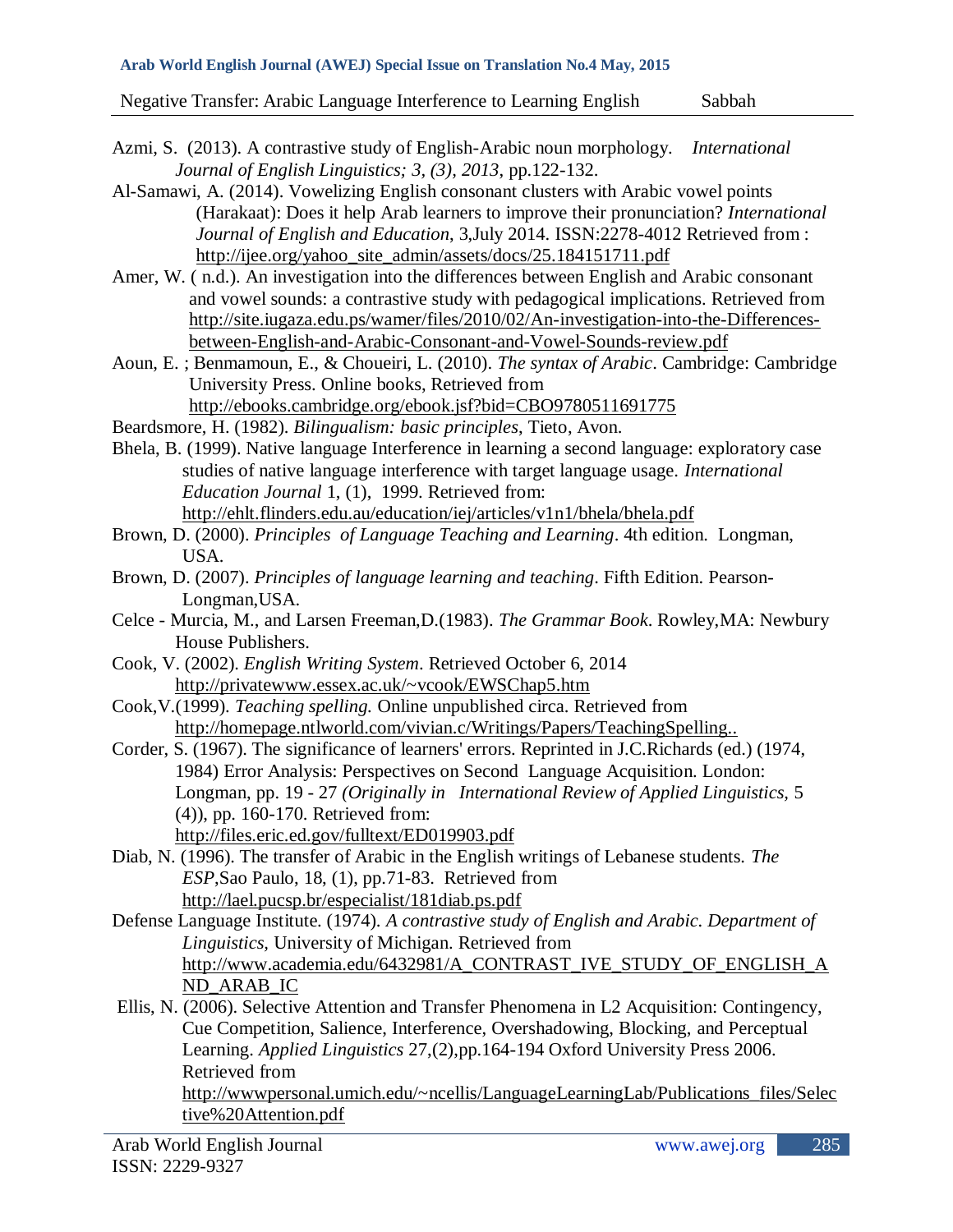Ellis, R. (1997,1998), *Second Language Acquisition*, Oxford University Press, Oxford.

- Emery, H. (2005). *An investigation into the nature and causes of reading and spelling errors made by Arab ESL learners*. Online Ph.D. thesis. Retrieved from http://orca.cf.ac.uk/55563/1/U583975.pdf
- Essays, UK. (2013). Arabic language interference in learning English language essay. Retrieved from [http://www.ukessays.com/essays/english-language/arabic-language-interference](http://www.ukessays.com/essays/english-language/arabic-language-interference-in-learning-english-language-english-language-essay.php?cref=1)[in-learning-english-language-english-language-essay.php?cref=1](http://www.ukessays.com/essays/english-language/arabic-language-interference-in-learning-english-language-english-language-essay.php?cref=1)
- Essberger, J. (2000). English prepositions List. An English Club.com eBook. Retrieved from [www.englishclub.com.](http://www.englishclub.com/)
- "Essberger,J. (2006). English Prepositions Listed. Slide show. Retrieved fro[mhttp://www.slideshare.net/crisfreitas/english-prepositions-listed.](http://www.slideshare.net/crisfreitas/english-prepositions-listed)
- Gas, S. and Selinker, L. ( 2001). *Second Language Acquisition*. 2nd edition. E-book. http://www.amazon.com/reader/0805835288? encoding=UTF8&new account=1&quer y=p%2078#reader\_0805835288.
- Gass, S., and Selinker, L. (2008). *Second language acquisition: an introductory course,* p 102, Mahwah, NJ: LEA, Chapter 3.2. Retrieved on Oct 23,2014 from [http://ecaths1.s3.amazonaws.com/soledadpampilloadquisicion/1865601592.Second-](http://ecaths1.s3.amazonaws.com/soledadpampilloadquisicion/1865601592.Second-Language-Acquisition.pdf)Language-Acquisition.pdf
- Ghawi, M. (1993). Pragmatic Transfer in Arabic Learners of English. *E1 Two Talk*, 1 (1), pp. 39- 52.
- Grami, G. and Alzughaibi, M. (2012). L1 Transfer among Arab ESL Learners: Theoretical Framework and Practical Implications for ESL Teaching. *Theory and Practice in Language Studies*. 2 (8), pp. 1552-1560
- Hamadalla, R. and Tushyeh,H. (1998). A contrastive analysis of English and Arabic relativization. *Papers and studies in contrastive analysis.* 34, pp 141-152.
- Hasan, A. and Abdullah, I. (n.d.).Comparative study of English and Arabic use of prepositions amongst Arab native. Retrieved from: [http://www.academia.edu/898700/A\\_Comparative\\_Study\\_of\\_English\\_and\\_Arabic\\_Us](http://www.academia.edu/898700/A_Comparative_Study_of_English_and_Arabic_Use_of_Prepositions_Amongst_Arab_Native_Speakers) e\_of\_Prepositions\_Amongst\_Arab\_Native\_Speakers.
- Hashem, N. (1996). English syntactic errors by Arabic speaking learners. Adverbs, conjunction and relative clauses ED. 423660. Retrieved from <http://files.eric.ed.gov/fulltext/ED423660.pdf>
- Hashim, N. (1993). "The acquisition of temporal conjunctions by Saudi Arabian learners of English." *Int. J. Appl. Linguistics* 3 (1): pp.101-2A
- Hassan, H. and Ali, K. (2013). Epenthesis in English and Arabic. A Contrastive Study: University of Tikrit. Retrieved from<http://www.iasj.net/iasj?func=fulltext&aId=22944>
- Hassan, E. (2014). Pronunciation Problems: A Case Study of English Language Students at Sudan University of Science and Technology. *English Language and Literature Studies,* 4 (4), 2014, ISSN 1925-4768.
- Ismail, S. (2010). Arabic and English persuasive writing of Arabs from a contrastive rhetoric perspective. A Ph.D dissertation, published online. Retrieved from <https://dspace.iup.edu/bitstream/handle/2069/265/Soliman%20Ismail.pdf?sequence=3>
- Ibrahim, H. and Al-Washali, P. (2013). A comparative study on relative clause structure in English. *Language in India.* Retrieved fromwww.languageinindia.com ISSN 1930-2940 Vol. 13:3 March 2013ISSN 1930-2940.
- James, C. (1980). *Contrastive Analysis.* Essex: Long man.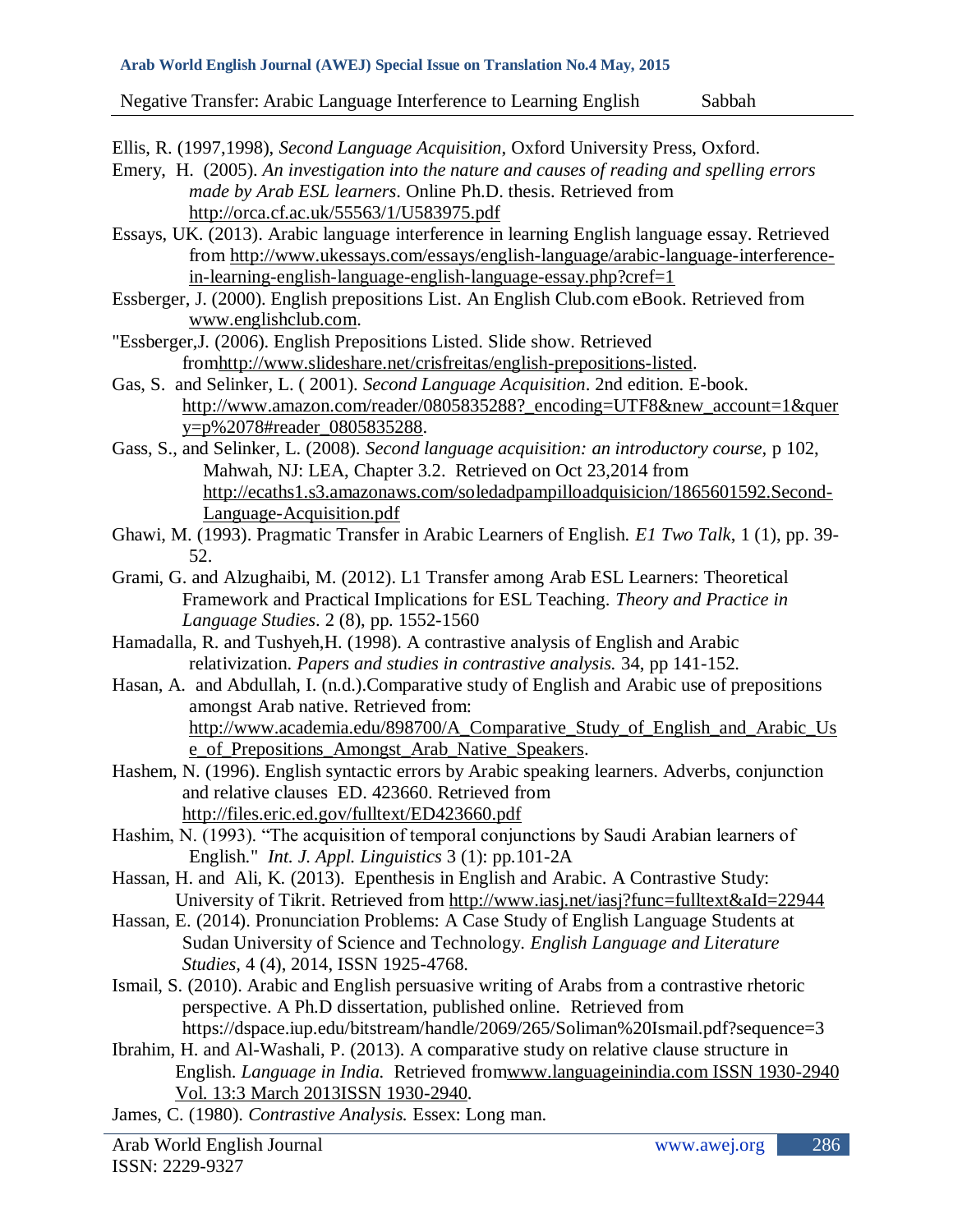- James, C. (1998). *Errors in Language Learning and Use: Exploring Error Analysis*. Pearson Education Limited, London.
- Jewels, T. & Albon, R. (2012). We don't teach English, we teach in English": teaching nonnative English speaking university students. *Learning and Teaching in Higher Education: Gulf Perspectives,* 9(1). Retrieved from [http://lthe.zu.ac.ae.](http://lthe.zu.ac.ae/)
- Javed, F. (2013). Arabic and English phonetics: A comparative study. *The Criterion; an International Journal of English*. 4, issue (IV). Retrieved from http://www.thecriterion.com/V4/n4/Javed.pdf
- Jie, X. (2008). Error theories and second language acquisition [Electronic version]. *US-China foreign language*, 6(1), 35-42.
- Johansson, S. (2008). *A Contrastive Analysis and Learner Language: A Corpus-Based Approach.* University of Oslo. Online book.
- Johnstone, B. (1990). \_Orality' and discourse structure in Modern Standard Arabic. In M. Eid (Ed.), *New perspectives on Arabic linguistics,* vol. 1 (pp. 215-233). Philadelphia, PA: John Benjamins.
- Khan, A. (2011). Role of applied linguistics in the teaching of English in Saudi Arabia . *International Journal of English Linguistics*. 1 (1), March 2011. Retrieved from [http://www.ccsenet.org/journal/index.php/ijel/article/viewFile/9764/7033.](http://www.ccsenet.org/journal/index.php/ijel/article/viewFile/9764/7033)
- Lowery, L. ( n.d.).The biological basis of thinking and learning. Online article: University of California Berkeley Retrieved from

http://www.fredonia.edu/faculty/education/pickreign/edu642/FOSS\_BBTL.pdf

- Marpaung, S. (2014).Learning English and mother tongue. English Town Online. Retrieved from <http://ar.scribd.com/doc/246449770/Learning-English-and-Mother-Tongue>
- Mohamed, A. and Omar, M. (1999). Syntax as a marker of rhetorical organization in written texts: Arabic and English. *IRAL*, 37(4), pp. 291-305.
- Hatem, B. and Mason, I. (2005). The translator as a communicator. Taylor & Francis e-library, London 2005. Retrieved from www. Academia.com
- Ming-Mu, K. and Cheng-Chieh, L. (n.d.) Linguistics across cultures: the impact of culture on second language learning. *Journal of Foreign Language Instruction*. Retrieved from <http://files.eric.ed.gov/fulltext/ED496079.pdf>
- Muftah1, M. and Rafik-Galea, S. (2013). Error analysis of present simple tense in the interlanguage of adult Arab English language learners. *English Language Teaching,* 6, (2), 2013. Retrieved from www.ccsenet.org/journal/index.php/elt/article/download/23822/15120
- Mungungu, S. (2010). Error analysis: investigating the writing of ESL Namibian learners. Retrieved from URL[:http://hdl.handle.net/10500/4893.](http://hdl.handle.net/10500/4893.)
- Nunan, D. (2001). *Second Language Acquisition.* Carter, R. & Nunan, D., (eds.). The Cambridge Guide to Teaching English to Speakers of Other Languages [C], pp 87-92. Cambridge: Cambridge University Press.
- Qaid,Y. & Ramamoorthy, L. (2011). Analysis of Intralingual Errors in Learning English as a Foreign Lanuage by Yamani Students. *Language in India*. Vol.11 ; 5 May 2011 ISSN 19302940. Retrieved

fromhttp://www.languageinindia.com/may2011/yahiayemenierrorsanalysisfinal.pdf

Richards, J. (1992). *Errors Analysis; Perspectives on Second Language Acquisition*. London and New York; Longman.